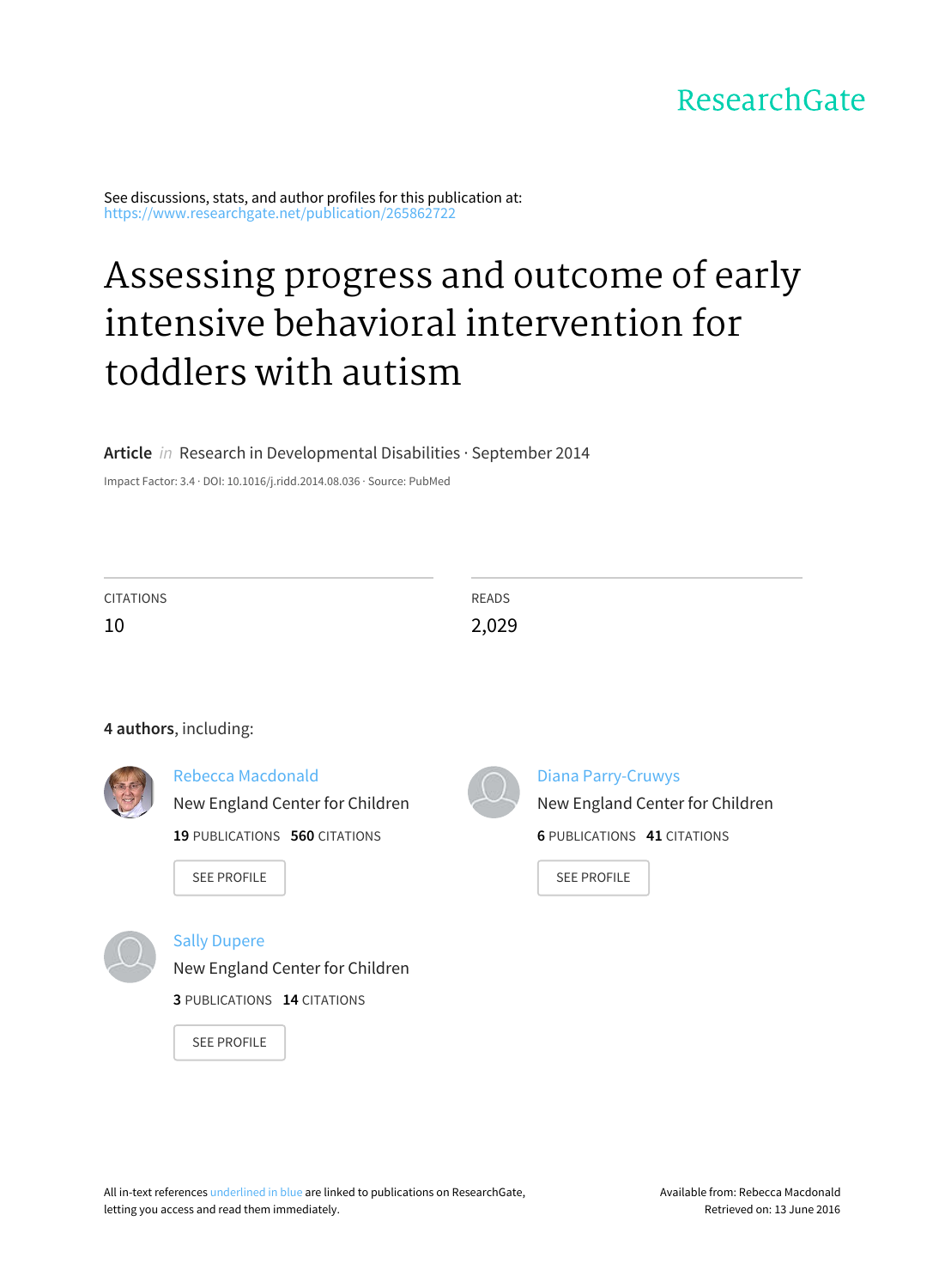Contents lists available at [ScienceDirect](http://www.sciencedirect.com/science/journal/08914222)

## Research in Developmental Disabilities





Rebecca MacDonald \*, Diana Parry-Cruwys, Sally Dupere, William Ahearn

The New England Center for Children, Southborough, USA

#### ARTICLE INFO

Article history: Received 30 April 2014 Received in revised form 22 August 2014 Accepted 28 August 2014 Available online

Keywords: ABA Applied behavior analysis Autism EIBI Early intensive behavioral intervention Outcome

#### ABSTRACT

Intensive behavioral intervention for young children diagnosed with autism can produce large gains in social, cognitive, and language development. Although several studies have identified behaviors that are possible indicators of best outcome, changes in performance are typically measured using norm-referenced standardized scores referencing overall functioning level rather than via repeated observational measures of autism-specific deficits (i.e., social behavior). In the current study, 83 children with autism (CWA), aged 1, 2 and 3 years, and 58 same-aged typically developing children (TDC) were directly observed in the areas of cognitive skills, joint attention (JA), play, and stereotypic behavior using a measure called the Early Skills Assessment Tool (ESAT; [MacDonald et al., 2006](https://www.researchgate.net/publication/7763638_Behavioral_assessment_of_joint_attention_A_methodological_report?el=1_x_8&enrichId=rgreq-ebcc0b7de3d30117b44315a336efa908-XXX&enrichSource=Y292ZXJQYWdlOzI2NTg2MjcyMjtBUzoxNTY4OTMxMDg1MTQ4MTlAMTQxNDQxNzY0MDgzMw==)). CWA were assessed at entry into an EIBI program and again after 1 year of treatment. Changes in performance were compared pre- and post-treatment as well as to the normative data by age. Results indicate significant gains on the ESAT across all age groups with the greatest gains seen in the children who entered treatment prior to their second birthday. Increases were seen on direct measures of JA, play, imitation and language while decreases were seen in stereotypy regardless of level of performance at entry into EIBI. The ESAT, a direct measurement tool, served as a sensitive tool to measure changes in autism symptomatology following EIBI treatment.

- 2014 Elsevier Ltd. All rights reserved.

#### 1. Introduction

Early intensive behavioral intervention (EIBI) for young children diagnosed with autism (CWA) can produce large gains in cognitive, language, and social development ([Howlin, Magiati, & Charman, 2009](https://www.researchgate.net/publication/23787618_Systematic_Review_of_Early_Intensive_Behavioral_Interventions_for_Children_With_Autism?el=1_x_8&enrichId=rgreq-ebcc0b7de3d30117b44315a336efa908-XXX&enrichSource=Y292ZXJQYWdlOzI2NTg2MjcyMjtBUzoxNTY4OTMxMDg1MTQ4MTlAMTQxNDQxNzY0MDgzMw==)). EIBI uses the principles of behavior analysis (ABA) to increase behavior in the areas of imitation, receptive and expressive language, gross and fine motor skills, play, and JA, as well as decrease behavioral excesses, such as tantruming, aggression, self-injury, and vocal and motor stereotypic behavior (see Howard, Sparkman, Cohen, Green, & Stanislaw, 2005 for a detailed description of EIBI implementation). When compared to other groups of CWA receiving eclectic intervention or minimal treatment, groups receiving EIBI achieved significantly larger gains (e.g., [Eldevik, Hastings, Jahr, & Hughes, 2012](https://www.researchgate.net/publication/51031637_Outcomes_of_Behavioral_Intervention_for_Children_with_Autism_in_Mainstream_Pre-School_Settings?el=1_x_8&enrichId=rgreq-ebcc0b7de3d30117b44315a336efa908-XXX&enrichSource=Y292ZXJQYWdlOzI2NTg2MjcyMjtBUzoxNTY4OTMxMDg1MTQ4MTlAMTQxNDQxNzY0MDgzMw==)).

In individual studies examining the efficacy of EIBI, standardized measures such as IQ and adaptive behavior composite (ABC) scores are often used to determine outcome. Common examples include tests of IQ (e.g., from the Stanford-Binet, the

<sup>\*</sup> Corresponding author at: New England Center for Children, 33 Turnpike Road, Southborough, MA 01772, USA. Tel.: +1 508 658 7526. E-mail address: [bmacdonald@necc.org](mailto:bmacdonald@necc.org) (R. MacDonald).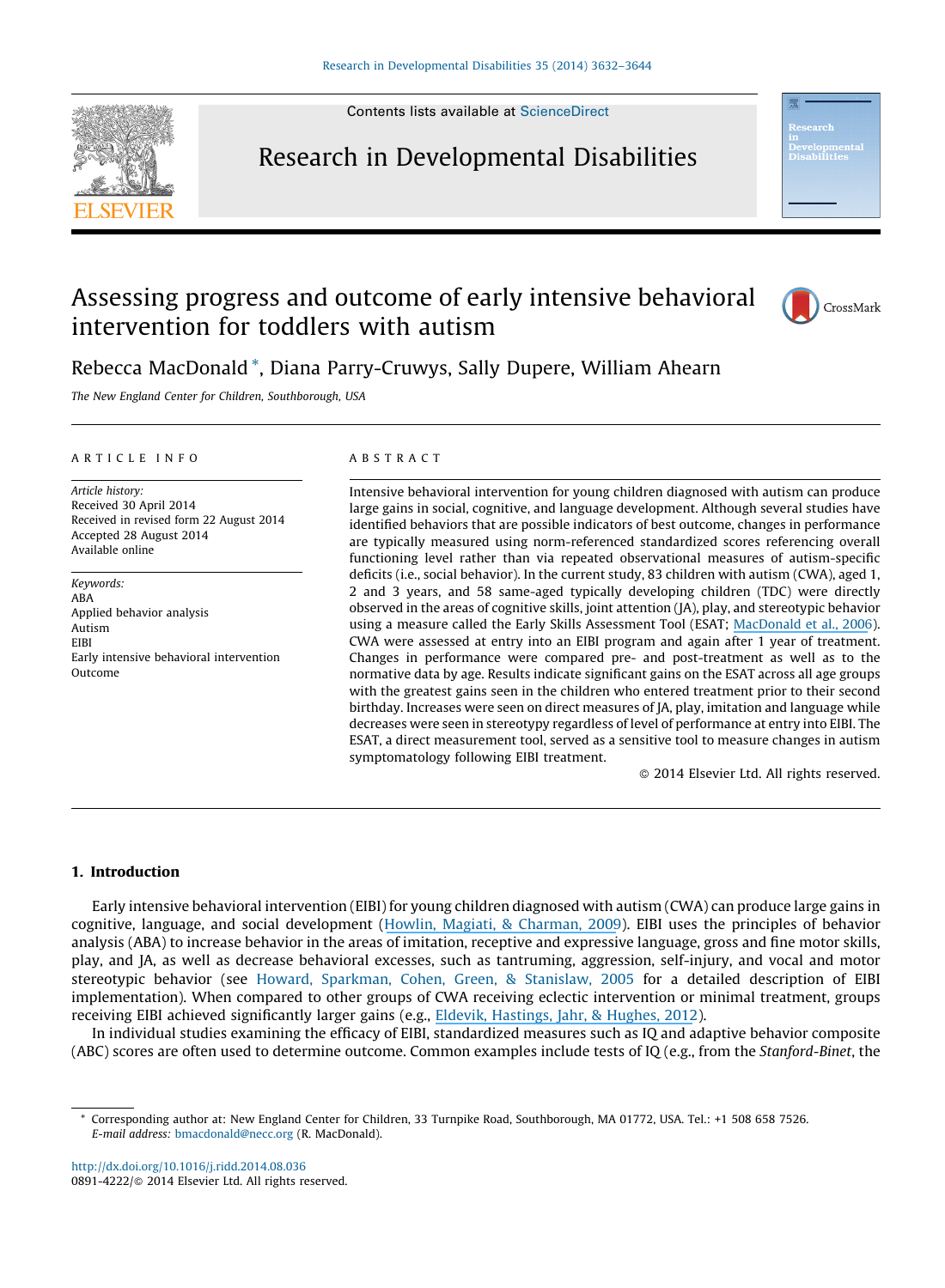Bayley, the Cattal, the WISC and WPPSI, the Merrill-Palmer) and measures of overall functioning (e.g., the Vineland Adaptive Behavior Scale). Although these tests can identify improvements in functioning for CWA, changes in these scores are indicative of more global changes in functioning. Smaller-scale changes in the behavior of CWA, particularly changes in social behavior, may be more difficult to detect using a test of overall functioning level. The current study provides an important addition to the EIBI literature by using a measurement tool that examines changes in behavior on a micro-analytic scale, where response classes of behavior of most importance to the social functioning of CWA can be examined for changes over time. The focus of the current study is CWA who began EIBI services by the age of 3.

A small number of studies have examined or included a direct observation measure in their analysis of EIBI treatment. These measures are characterized by direct observation of specific, operationally defined behavior, with the data remaining in per-opportunity or percentage correct form versus being compiled or extrapolated into an overall score. These measures are also not standardized to the TDC population. Smith, Buch, and Gamby (2000) used a direct observation tool titled the Early Learning Measure (ELM) to measure skill acquisition for six CWA receiving home-based EIBI. The ELM included following directions, gross motor imitation, verbal imitation, and answering social questions. Researchers measured the number of correct responses and rate of skill acquisition through direct observation over the first five months of treatment. Vocal imitation skills on the ELM at intake were a predictor of best outcome. [MacDonald et al. \(2006\)](https://www.researchgate.net/publication/7763638_Behavioral_assessment_of_joint_attention_A_methodological_report?el=1_x_8&enrichId=rgreq-ebcc0b7de3d30117b44315a336efa908-XXX&enrichSource=Y292ZXJQYWdlOzI2NTg2MjcyMjtBUzoxNTY4OTMxMDg1MTQ4MTlAMTQxNDQxNzY0MDgzMw==) developed a direct observation tool called the ESAT to measure change in cognitive, as well as autism-specific behaviors in CWA receiving EIBI. This assessment is a variation on the ELM and incorporates adapted items from Seibert, Hogan, and Mundy's (1982) Early Social Communication Scales (ESCS, used to measure JA). Direct measures such as this, which examine autism-specific behavior change, may aid in painting a more complete picture of the types of change EIBI produces for this population.

Additional types of behavioral change, such as changes in interpersonal social skills, play behavior, or a reduction in socially stigmatizing behavior, may be harder to categorize with a test predominantly measuring changes in developmental functioning (e.g., Dawson et al., 2010; MSEL, VABS). For this, pairing a repeated-measures analysis of operationally defined and observationally measured autism-specific deficits, such as eye contact, JA, imitation, and play, may be useful in determining what type of behavior corresponds to a change in developmental functioning. The Autism Diagnostic Observation Schedule (ADOS-2; Lord, Luyster, Gotham, & Guthrie, 2012; Lord, Rutter, et al., 2012) is currently the most widely used assessment of social behavior for children with autism. The ADOS-2 is a semi structured assessment designed to assess communication and play skills, as well as repetitive behaviors. Examiners use a 3-point rating scale to evaluate overall performance. These ratings are then applied to an algorithm which contributes to a diagnosis of autism spectrum disorder (ASD). The ESAT contributes to the overall profile of a child by providing a direct measure of a wide range of skills across social, cognitive, and play domains, resulting in a sensitive and objective assessment of treatment effects.

#### 1.1. Potential autism-specific measures of performance

Behavioral deficits that categorize an autism diagnosis include deficits in social behavior (e.g., eye contact, JA), and play when compared to TDC and developmentally disabled populations ([Adamson, Bakeman, Deckner, & Romski, 2009](https://www.researchgate.net/publication/5273378_Joint_Engagement_and_the_Emergence_of_Language_in_Children_with_Autism_and_Down_Syndrome?el=1_x_8&enrichId=rgreq-ebcc0b7de3d30117b44315a336efa908-XXX&enrichSource=Y292ZXJQYWdlOzI2NTg2MjcyMjtBUzoxNTY4OTMxMDg1MTQ4MTlAMTQxNDQxNzY0MDgzMw==)). Careful examination of these variables may benefit researchers in determining whether gains made by CWA reflect a reduction in symptom severity.

Deficits in JA are noted in CWA ([Adamson et al., 2009;](https://www.researchgate.net/publication/5273378_Joint_Engagement_and_the_Emergence_of_Language_in_Children_with_Autism_and_Down_Syndrome?el=1_x_8&enrichId=rgreq-ebcc0b7de3d30117b44315a336efa908-XXX&enrichSource=Y292ZXJQYWdlOzI2NTg2MjcyMjtBUzoxNTY4OTMxMDg1MTQ4MTlAMTQxNDQxNzY0MDgzMw==) [Carpenter, Pennington, & Rogers, 2002](https://www.researchgate.net/publication/11315107_Interrelations_Among_Social-Cognitive_Skills_in_Young_Children_with_Autism?el=1_x_8&enrichId=rgreq-ebcc0b7de3d30117b44315a336efa908-XXX&enrichSource=Y292ZXJQYWdlOzI2NTg2MjcyMjtBUzoxNTY4OTMxMDg1MTQ4MTlAMTQxNDQxNzY0MDgzMw==)) and have been correlated with delays in language development ([Mundy, Sigman, & Kasari, 1990](https://www.researchgate.net/publication/225662268_A_lon-gitudinal_study_of_joint_attention_and_language_disorders_in_autistic_children?el=1_x_8&enrichId=rgreq-ebcc0b7de3d30117b44315a336efa908-XXX&enrichSource=Y292ZXJQYWdlOzI2NTg2MjcyMjtBUzoxNTY4OTMxMDg1MTQ4MTlAMTQxNDQxNzY0MDgzMw==)). Mundy, Sigman, and [Kasari \(1994\)](https://www.researchgate.net/publication/231873053_Joint_attention_developmental_level_and_symptom_presentation_in_autism_Development_and_Psychopathology_63_389-401?el=1_x_8&enrichId=rgreq-ebcc0b7de3d30117b44315a336efa908-XXX&enrichSource=Y292ZXJQYWdlOzI2NTg2MjcyMjtBUzoxNTY4OTMxMDg1MTQ4MTlAMTQxNDQxNzY0MDgzMw==) discuss JA as the initiation of a gaze shift or gesture on the part of the child to share an experience or object with an adult. JA can also refer to the responding of a child to a bid (either a gaze shift or a gesture) for JA by the adult. [MacDonald et al. \(2006\)](https://www.researchgate.net/publication/7763638_Behavioral_assessment_of_joint_attention_A_methodological_report?el=1_x_8&enrichId=rgreq-ebcc0b7de3d30117b44315a336efa908-XXX&enrichSource=Y292ZXJQYWdlOzI2NTg2MjcyMjtBUzoxNTY4OTMxMDg1MTQ4MTlAMTQxNDQxNzY0MDgzMw==) used the ESAT to examine responding to and initiating JA bids. When compared to TDC, CWA showed decreased levels of responding to joint attention (RJA), specifically following a point. CWA also showed substantial deficits in initiating joint attention (IJA; including initiating gaze shifts, gestures, and/or vocalizations) when compared with TDC.

Appropriate play is an important variable in the social development of CWA, but one that is rarely included in analyses of EIBI ([Wolery & Garfinkle, 2002](https://www.researchgate.net/publication/11006681_Measures_in_Intervention_Research_with_Young_Children_Who_Have_Autism?el=1_x_8&enrichId=rgreq-ebcc0b7de3d30117b44315a336efa908-XXX&enrichSource=Y292ZXJQYWdlOzI2NTg2MjcyMjtBUzoxNTY4OTMxMDg1MTQ4MTlAMTQxNDQxNzY0MDgzMw==)). CWA often do not develop play skills beyond the repetitive manipulation of objects. This deficit in functional toy manipulation prohibits them from engaging in more complex pretend play, alone or with other children (Lifter, 2000; [Rutherford, Young, Hepburn, & Rogers, 2007](https://www.researchgate.net/publication/6651841_A_Longitudinal_Study_of_Pretend_Play_in_Autism?el=1_x_8&enrichId=rgreq-ebcc0b7de3d30117b44315a336efa908-XXX&enrichSource=Y292ZXJQYWdlOzI2NTg2MjcyMjtBUzoxNTY4OTMxMDg1MTQ4MTlAMTQxNDQxNzY0MDgzMw==)). A standard teaching target of EIBI for preschool-aged CWA is increasing the repertoire of play skills, both alone and with peers. Changes in play behavior have rarely been analyzed in relation to EIBI outcome, although increasing measurable play behavior is a socially valid outcome of treatment ([Wolery &](https://www.researchgate.net/publication/11006681_Measures_in_Intervention_Research_with_Young_Children_Who_Have_Autism?el=1_x_8&enrichId=rgreq-ebcc0b7de3d30117b44315a336efa908-XXX&enrichSource=Y292ZXJQYWdlOzI2NTg2MjcyMjtBUzoxNTY4OTMxMDg1MTQ4MTlAMTQxNDQxNzY0MDgzMw==) [Garfinkle, 2002](https://www.researchgate.net/publication/11006681_Measures_in_Intervention_Research_with_Young_Children_Who_Have_Autism?el=1_x_8&enrichId=rgreq-ebcc0b7de3d30117b44315a336efa908-XXX&enrichSource=Y292ZXJQYWdlOzI2NTg2MjcyMjtBUzoxNTY4OTMxMDg1MTQ4MTlAMTQxNDQxNzY0MDgzMw==)).

An important area of continued research is response to treatment for CWA younger than age 3. In comparison to preschool-aged CWA, studies examining the response of CWA under 3 to EIBI have been sparse ([Ben Itzchak & Zachor, 2009](https://www.researchgate.net/publication/229101513_Change_in_autism_classification_with_early_intervention_Predictors_and_outcomes?el=1_x_8&enrichId=rgreq-ebcc0b7de3d30117b44315a336efa908-XXX&enrichSource=Y292ZXJQYWdlOzI2NTg2MjcyMjtBUzoxNTY4OTMxMDg1MTQ4MTlAMTQxNDQxNzY0MDgzMw==)[,](https://www.researchgate.net/publication/229410038_Who_benefits_from_early_intervention_in_autism_spectrum_disorders?el=1_x_8&enrichId=rgreq-ebcc0b7de3d30117b44315a336efa908-XXX&enrichSource=Y292ZXJQYWdlOzI2NTg2MjcyMjtBUzoxNTY4OTMxMDg1MTQ4MTlAMTQxNDQxNzY0MDgzMw==) [2011](https://www.researchgate.net/publication/229410038_Who_benefits_from_early_intervention_in_autism_spectrum_disorders?el=1_x_8&enrichId=rgreq-ebcc0b7de3d30117b44315a336efa908-XXX&enrichSource=Y292ZXJQYWdlOzI2NTg2MjcyMjtBUzoxNTY4OTMxMDg1MTQ4MTlAMTQxNDQxNzY0MDgzMw==); [Dawson et al., 2010](https://www.researchgate.net/publication/40041704_Randomized_Controlled_Trial_of_an_Intervention_for_Toddlers_With_Autism_The_Early_Start_Denver_Model?el=1_x_8&enrichId=rgreq-ebcc0b7de3d30117b44315a336efa908-XXX&enrichSource=Y292ZXJQYWdlOzI2NTg2MjcyMjtBUzoxNTY4OTMxMDg1MTQ4MTlAMTQxNDQxNzY0MDgzMw==)). The limited research focusing exclusively on EIBI for children entering treatment before 3 years of age has shown positive results similar to those seen for groups of children over 3 years. Examining the effects of EIBI on this extremely young population is an important area for continued research.

When analyzing factors at intake that were correlated with functioning at follow-up, increased IQ and adaptive score at entry are the most common predictors of best outcome, as well as younger age at entry ([Helt et al., 2008](https://www.researchgate.net/publication/23473696_Can_Children_with_Autism_Recover_If_So_How?el=1_x_8&enrichId=rgreq-ebcc0b7de3d30117b44315a336efa908-XXX&enrichSource=Y292ZXJQYWdlOzI2NTg2MjcyMjtBUzoxNTY4OTMxMDg1MTQ4MTlAMTQxNDQxNzY0MDgzMw==)). Increased performance across imitation, social, and language skills at the onset of treatment, as measured by standardized tests to determine age equivalence, were also found to be predictive of positive post-treatment outcome (e.g., [Fewell & Glick, 1996;](https://www.researchgate.net/publication/14273077_Program_evaluation_findings_of_an_intensive_early_intervention_program?el=1_x_8&enrichId=rgreq-ebcc0b7de3d30117b44315a336efa908-XXX&enrichSource=Y292ZXJQYWdlOzI2NTg2MjcyMjtBUzoxNTY4OTMxMDg1MTQ4MTlAMTQxNDQxNzY0MDgzMw==) [Liss et al., 2001](https://www.researchgate.net/publication/226714894_Predictors_and_Correlates_of_Adaptive_Functioning_in_Children_with_Developmental_Disorders?el=1_x_8&enrichId=rgreq-ebcc0b7de3d30117b44315a336efa908-XXX&enrichSource=Y292ZXJQYWdlOzI2NTg2MjcyMjtBUzoxNTY4OTMxMDg1MTQ4MTlAMTQxNDQxNzY0MDgzMw==)). Higher language scores at follow-up have been linked to both higher RJA scores ([Siller & Sigman, 2008](https://www.researchgate.net/publication/23463842_Modeling_Longitudinal_Change_in_the_Language_Abilities_of_Children_With_Autism_Parent_Behaviors_and_Child_Characteristics_as_Predictors_of_Change?el=1_x_8&enrichId=rgreq-ebcc0b7de3d30117b44315a336efa908-XXX&enrichSource=Y292ZXJQYWdlOzI2NTg2MjcyMjtBUzoxNTY4OTMxMDg1MTQ4MTlAMTQxNDQxNzY0MDgzMw==)) and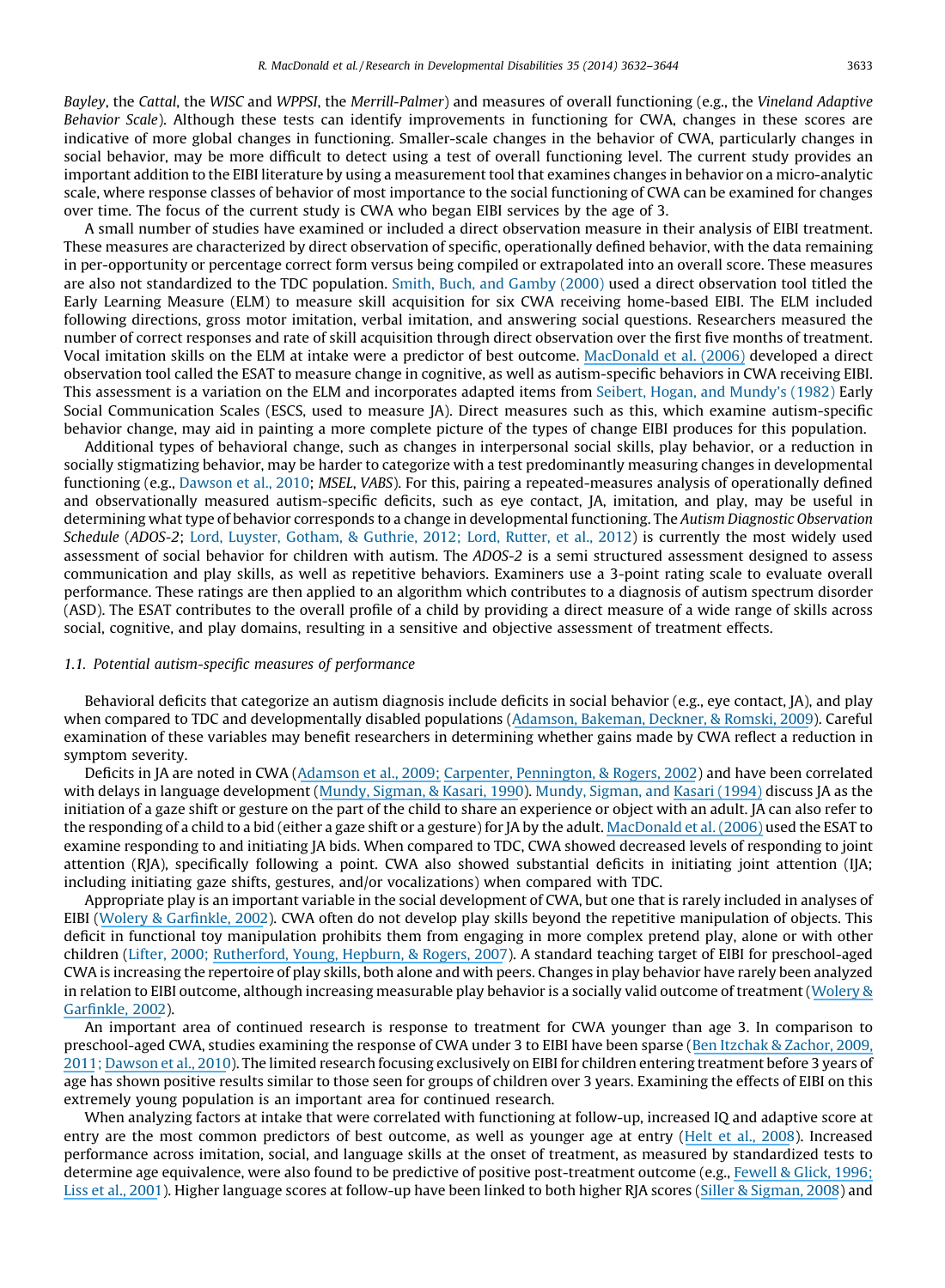IJA scores at intake ([Bono, Daley, & Sigman, 2004](https://www.researchgate.net/publication/8101590_Relations_Among_Joint_Attention_Amount_of_Intervention_and_Language_Gain_in_Autism?el=1_x_8&enrichId=rgreq-ebcc0b7de3d30117b44315a336efa908-XXX&enrichSource=Y292ZXJQYWdlOzI2NTg2MjcyMjtBUzoxNTY4OTMxMDg1MTQ4MTlAMTQxNDQxNzY0MDgzMw==)). Few studies have examined toy play or stereotypic behavior as an indicator of outcome (e.g., [Toth, Munson, Meltzoff, & Dawson, 2006](https://www.researchgate.net/publication/6939367_Early_Predictors_of_Communication_Development_in_Young_Children_with_Autism_Spectrum_Disorder_Joint_Attention_Imitation_and_Toy_Play?el=1_x_8&enrichId=rgreq-ebcc0b7de3d30117b44315a336efa908-XXX&enrichSource=Y292ZXJQYWdlOzI2NTg2MjcyMjtBUzoxNTY4OTMxMDg1MTQ4MTlAMTQxNDQxNzY0MDgzMw==)). Both of these behaviors are included in [Lovaas's \(1987\)](https://www.researchgate.net/publication/19589582_Lovaas_O_I_Behavioral_treatment_and_normal_educational_and_intellectual-functioning_in_young_autistic-children_J_Consult_Clin_Psychol_55_3-9?el=1_x_8&enrichId=rgreq-ebcc0b7de3d30117b44315a336efa908-XXX&enrichSource=Y292ZXJQYWdlOzI2NTg2MjcyMjtBUzoxNTY4OTMxMDg1MTQ4MTlAMTQxNDQxNzY0MDgzMw==) checklist for estimated pathology, and the presence of stereotypic behavior was included in profile criteria for Sherer and Schreibman (2005), but examination of these variables individually as predictors of outcome for CWA has been very limited in the EIBI literature.

The purpose of this research is to examine the utility of a direct observational assessment in measuring change over time for CWA receiving EIBI treatment. This assessment focuses on measuring change in social behavior specific to an autism diagnosis, notably JA, imitation, language, and play behavior, as well as cognitive skills and repetitive behaviors. Assessment and outcome data are collected for 1-, 2-, and 3-year-olds diagnosed with autism, a group for who limited outcome research has been collected ([Wise, Little, Holliman, Wise, & Wang, 2010](https://www.researchgate.net/publication/44806961_Can_State_Early_Intervention_Programs_Meet_the_Increased_Demand_of_Children_Suspected_of_Having_Autism_Spectrum_Disorders?el=1_x_8&enrichId=rgreq-ebcc0b7de3d30117b44315a336efa908-XXX&enrichSource=Y292ZXJQYWdlOzI2NTg2MjcyMjtBUzoxNTY4OTMxMDg1MTQ4MTlAMTQxNDQxNzY0MDgzMw==)). Comparisons were made between performance for CWA and their typically developing age-matched peers. Additionally, contributions were made to establishing an optimal learner profile, with the addition of these data for a large sample of CWA performance on common EIBI teaching targets.

#### 2. Methods

#### 2.1. Participants

Data were collected for 83 children diagnosed with an ASD and 58 TDC using the ESAT ([MacDonald et al., 2006](https://www.researchgate.net/publication/7763638_Behavioral_assessment_of_joint_attention_A_methodological_report?el=1_x_8&enrichId=rgreq-ebcc0b7de3d30117b44315a336efa908-XXX&enrichSource=Y292ZXJQYWdlOzI2NTg2MjcyMjtBUzoxNTY4OTMxMDg1MTQ4MTlAMTQxNDQxNzY0MDgzMw==)). CWA ranged in age from 17 to 48 months at entry into the New England Center for Children (NECC) program and TDC ranged in age from 18 to 59 months at the time of testing (see Table 1 for sample characteristics by age). The CWA aged 17–36 months were enrolled in a Home-based program that provided 20–30 h per week of early intensive behavioral intervention (EIBI) services, while CWA aged 36–48 months were enrolled in a Preschool program that provided 28–30 h per week of EIBI. Assessments of CWA included both initial assessments upon entry into the EIBI program and follow-up assessments, after treatment (range, 7–15 months). All CWA receiving EIBI services at NECC during the investigation period were included in this study, unless their pre-post-tests were less than 7 months apart. All CWA received a diagnosis of an ASD using the DSM-IV criteria by a qualified independent psychologist from the community prior to entry into EIBI These children had no prior exposure to EIBI programming, and did not receive outside services during their enrollment in the study. The TDC were assessed once and their data were added to a normative data pool for age groups by year. The TDC were enrolled in an on-site day care, community daycare, or an on-site integrated preschool classroom. As part of the day care and preschool programs all children received a developmental evaluation two times a year. The children who participated in this study performed within the normal range for their ages.

#### 2.2. Setting

#### 2.2.1. Setting and materials

Assessments took place in a 3 m  $\times$  5 m room equipped with two child-sized tables, two child-sized chairs and one toy shelf with various toys on it. These toys were age appropriate and designed to promote play for children at a variety of developmental levels. All sessions were videotaped for later scoring, with the video camera in view of the child and manned by a second experimenter. Materials present at various points throughout the assessment were books, laminated pictures placed on the wall around the child, and toys, some of which were activated by the experimenter using a foot switch placed on the floor. During the play assessment, a variety toys, including a pretend play toy (e.g., a farm with animals), a cause-andeffect toy (e.g., a jack-in-the box), a simple play toy (e.g., an inset puzzle or a shape sorter), were presented on the floor. Available on the toy shelf were additional puzzles, books, cars, and simple cause-and-effect toys like a ball spinner or pop-up toy.

#### 2.3. EIBI treatment

All children with ASD were enrolled in an EIBI treatment program, based on the principles of behavior analysis (see [Green,](https://www.researchgate.net/publication/11558603_Intensive_Behavioral_Treatment_for_a_Toddler_at_High_Risk_for_Autism?el=1_x_8&enrichId=rgreq-ebcc0b7de3d30117b44315a336efa908-XXX&enrichSource=Y292ZXJQYWdlOzI2NTg2MjcyMjtBUzoxNTY4OTMxMDg1MTQ4MTlAMTQxNDQxNzY0MDgzMw==) [Brennan, & Fein, 2002](https://www.researchgate.net/publication/11558603_Intensive_Behavioral_Treatment_for_a_Toddler_at_High_Risk_for_Autism?el=1_x_8&enrichId=rgreq-ebcc0b7de3d30117b44315a336efa908-XXX&enrichSource=Y292ZXJQYWdlOzI2NTg2MjcyMjtBUzoxNTY4OTMxMDg1MTQ4MTlAMTQxNDQxNzY0MDgzMw==), for a detailed description of similar EIBI services as those received by the participants). Instruction was

| Table 1<br>Sample characteristics. |                          |              |            |            |  |  |
|------------------------------------|--------------------------|--------------|------------|------------|--|--|
| Age range (in months)              | Age in months<br>Mean/SD |              | N          |            |  |  |
|                                    | <b>CWA</b>               | <b>TDC</b>   | <b>CWA</b> | <b>TDC</b> |  |  |
| $18 - 23$                          | 20.82 (2.25)             | 20.67 (1.89) | 12         | 17         |  |  |
| $24 - 29$                          | 26.68 (1.73)             | 26.36 (1.82) | 36         | 11         |  |  |
| $30 - 36$                          | 30.94 (1.30)             | 32.7(1.35)   | 18         | 10         |  |  |
| $37 - 48$                          | 41.00 (3.79)             | 42.3 (3.27)  | 17         | 20         |  |  |
| $48 - 59$                          |                          | 53.73 (3.65) |            | 22         |  |  |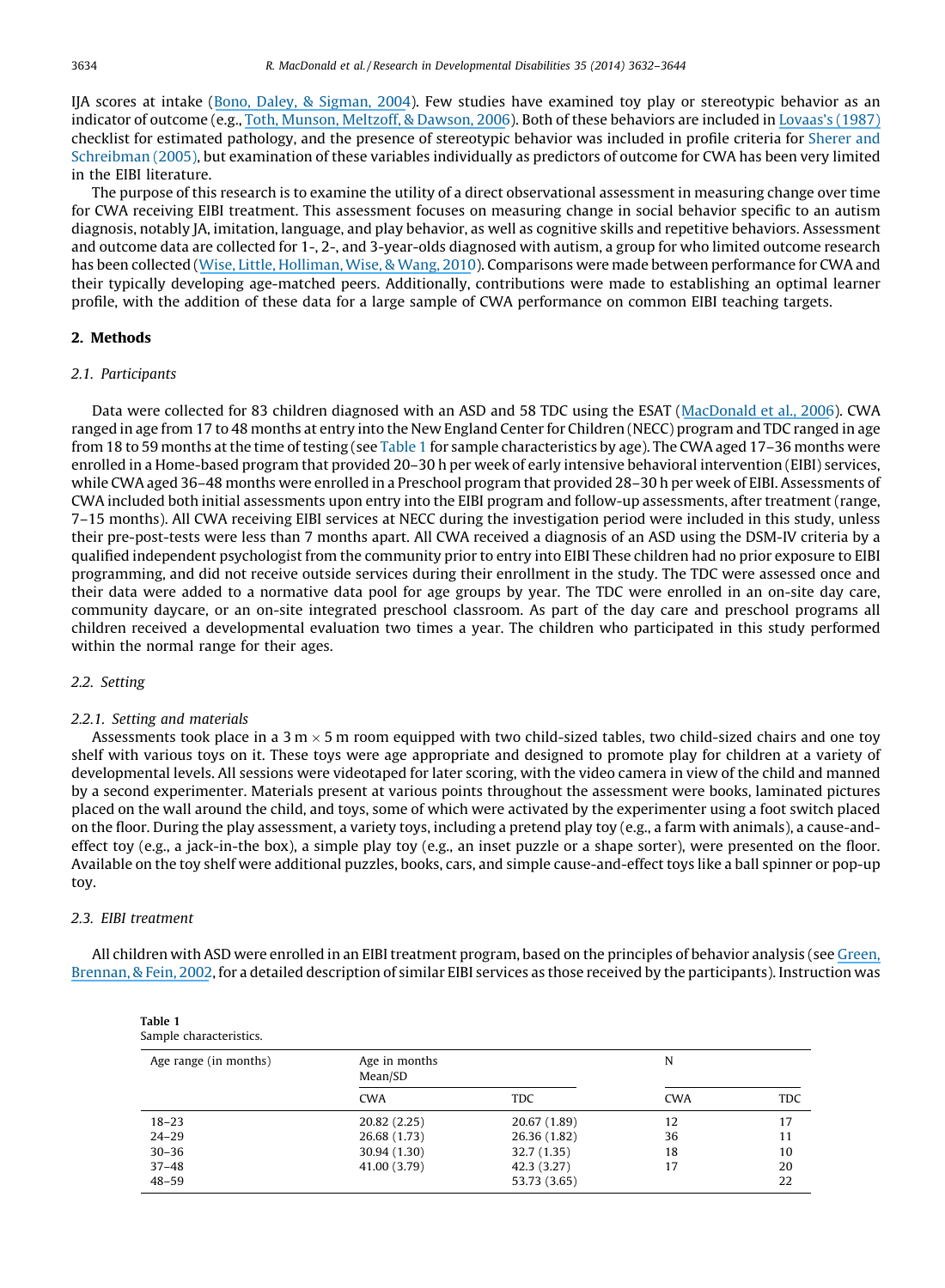provided through discrete trial and naturalistic teaching in both individual and group settings (supported by a 1:1 therapist). The teaching procedures included systematic prompting and reinforcement along with best clinical practices for children with autism as defined by Maurice, Green, and Luce (1996) which are consistent with the recommendations in the literature resulting in best outcomes for children with autism [\(H](https://www.researchgate.net/publication/19589582_Lovaas_O_I_Behavioral_treatment_and_normal_educational_and_intellectual-functioning_in_young_autistic-children_J_Consult_Clin_Psychol_55_3-9?el=1_x_8&enrichId=rgreq-ebcc0b7de3d30117b44315a336efa908-XXX&enrichSource=Y292ZXJQYWdlOzI2NTg2MjcyMjtBUzoxNTY4OTMxMDg1MTQ4MTlAMTQxNDQxNzY0MDgzMw==)[oward et al., 2005](https://www.researchgate.net/publication/7967274_A_comparison_of_intensive_behavior_analytic_and_eclectic_treatments_for_young_children_with_autism_Research_in_Developmental_Disabilities_264_359-383?el=1_x_8&enrichId=rgreq-ebcc0b7de3d30117b44315a336efa908-XXX&enrichSource=Y292ZXJQYWdlOzI2NTg2MjcyMjtBUzoxNTY4OTMxMDg1MTQ4MTlAMTQxNDQxNzY0MDgzMw==)[; Lovaas, 1987\).](https://www.researchgate.net/publication/19589582_Lovaas_O_I_Behavioral_treatment_and_normal_educational_and_intellectual-functioning_in_young_autistic-children_J_Consult_Clin_Psychol_55_3-9?el=1_x_8&enrichId=rgreq-ebcc0b7de3d30117b44315a336efa908-XXX&enrichSource=Y292ZXJQYWdlOzI2NTg2MjcyMjtBUzoxNTY4OTMxMDg1MTQ4MTlAMTQxNDQxNzY0MDgzMw==) Individualized educational plans were developed for the children by a team of clinicians including a Board Certified Behavior Analyst (BCBA), a Speech and Language Pathologist, and an Occupational Therapist. Learning objectives were established across skill domains, including targets for functional language and other communication skills (e.g., receptive and expressive language, following instructions), discrimination skills (e.g., session behavior, attending, matching, higher order reading and math skills), social skills (e.g., eye contact in response to name, greetings, waiting, imitation, joint attention, play skills, peer interaction), selfhelp skills (e.g., hand washing, dressing, safety skills), and occupational therapy (e.g., gross and fine motor skills, utensil and cup use). These skills are common teaching targets in an EIBI program, follow typical child development and are recommended by several sources (e.g., Leaf & McEachin, 1999; [Maurice et al., 1996](https://www.researchgate.net/publication/232553486_Behavioral_Intervention_For_Young_Children_With_Autism_A_Manual_For_Parents_And_Professionals?el=1_x_8&enrichId=rgreq-ebcc0b7de3d30117b44315a336efa908-XXX&enrichSource=Y292ZXJQYWdlOzI2NTg2MjcyMjtBUzoxNTY4OTMxMDg1MTQ4MTlAMTQxNDQxNzY0MDgzMw==)). These skills also largely mirror those on the NECC Core Skills Assessment, a sequence of basic skills considered critical for independence. The skills on the Core Skills Assessment were socially validated as relevant skills for CWA to learn by a group of parents and educators of children with autism ([Dickson et al., 2013](https://www.researchgate.net/publication/236968053_Social_validation_of_the_New_England_Center_For_Children--Core_Skills_Assessment?el=1_x_8&enrichId=rgreq-ebcc0b7de3d30117b44315a336efa908-XXX&enrichSource=Y292ZXJQYWdlOzI2NTg2MjcyMjtBUzoxNTY4OTMxMDg1MTQ4MTlAMTQxNDQxNzY0MDgzMw==)).

Targeted skills were taught using the Autism Curriculum Encyclopedia®, a computer-based curriculum developed at NECC. Individual curricula prescribed the teaching procedures and daily data were used to evaluate learning. Common prompting and reinforcement strategies as described in the behavioral literature were used to promote acquisition, generalization, and maintenance of skills, including the fading of physical, verbal, and visual prompts and the use of direct and conditioned reinforcers determined through a variety of preference assessments. A generalization criterion of the performance of skills across teachers and settings was included in acquisition, and incidental teaching was used to address skill acquisition across the day. Data were reviewed weekly by supervisors and modifications were made in programming as needed.

Each child received instruction from a team of 3–4 bachelor's or master's level professionals with 1–3 years of training in ABA. These therapists were supervised daily by a master's level BCBA (or the equivalent prior to 2003) who was supervised weekly by a doctoral level BCBA-D. Speech and Language and Occupational Therapy services were delivered through a consultative model. These specialty service providers trained therapists to provide instruction in communication and motor skills. Parents of children in the center-based preschool program participated in a 2-h per week home training session to promote generalization of skills to home. In addition, families met with their BCBA and therapist for 1 h per month to discuss progress on behavioral and academic programming and to discuss home concerns.

#### 2.4. ESAT protocol

All participants were assessed using the ESAT as described in part in [MacDonald et al. \(2006\)](https://www.researchgate.net/publication/7763638_Behavioral_assessment_of_joint_attention_A_methodological_report?el=1_x_8&enrichId=rgreq-ebcc0b7de3d30117b44315a336efa908-XXX&enrichSource=Y292ZXJQYWdlOzI2NTg2MjcyMjtBUzoxNTY4OTMxMDg1MTQ4MTlAMTQxNDQxNzY0MDgzMw==). This direct observational assessment measures performance on several core developmental skills using skill acquisition, eye contact, and JA subtests. Portions of the assessment battery related to RJA and IJA were modeled on the ESCS ([Seibert, Hogan, & Mundy, 1982](https://www.researchgate.net/publication/229896771_Assessing_interactional_competencies_The_Early_Social-Communication_Scales?el=1_x_8&enrichId=rgreq-ebcc0b7de3d30117b44315a336efa908-XXX&enrichSource=Y292ZXJQYWdlOzI2NTg2MjcyMjtBUzoxNTY4OTMxMDg1MTQ4MTlAMTQxNDQxNzY0MDgzMw==)). Assessment items related to cognitive skills included imitation and expressive language similar to the ELM (Lovaas & Smith, 1988).

Subtests consisted of four skill acquisition blocks (10 trials each), one 6-trial test of eye contact in response to name, three tests of joint attention initiation, three tests of responding to a point or gaze shift, and one 5-min free play sample. The order of these tests is shown in Table 2. Three additional 3-min play breaks were offered throughout the assessment at scheduled times. With these breaks, the assessment took approximately 40 min to complete. At the start of each subtest, the experimenter conducted a mini-preference assessment with three preferred food items or toys to determine a likely reinforcer for responding. During acquisition skill trials, correct responding was reinforced on an FR-1 schedule. Correct responding was defined as the child exhibiting the response independently and within 5 s of the cue. If the child responded

| Table 2<br>Subtests of the ESAT. |                 |                       |             |                            |  |  |
|----------------------------------|-----------------|-----------------------|-------------|----------------------------|--|--|
| Subtest order                    | Type of subtest |                       |             |                            |  |  |
|                                  | <b>IJA</b>      | <b>RJA</b>            | Social      | Cognitive                  |  |  |
|                                  | Toy activation  |                       |             |                            |  |  |
|                                  | Book            |                       |             |                            |  |  |
| 3                                |                 |                       | Eye contact |                            |  |  |
| 4                                |                 |                       | Free play   |                            |  |  |
| 5                                |                 |                       |             | Motor imitation            |  |  |
| 6                                |                 | Respond to gaze shift |             |                            |  |  |
|                                  |                 |                       |             | Vocal imitation            |  |  |
| 8                                | Toy activation  |                       |             |                            |  |  |
| 9                                |                 |                       |             | Answering social questions |  |  |
| 10                               |                 | Respond to point      |             |                            |  |  |
| 11                               |                 |                       |             | Following directions       |  |  |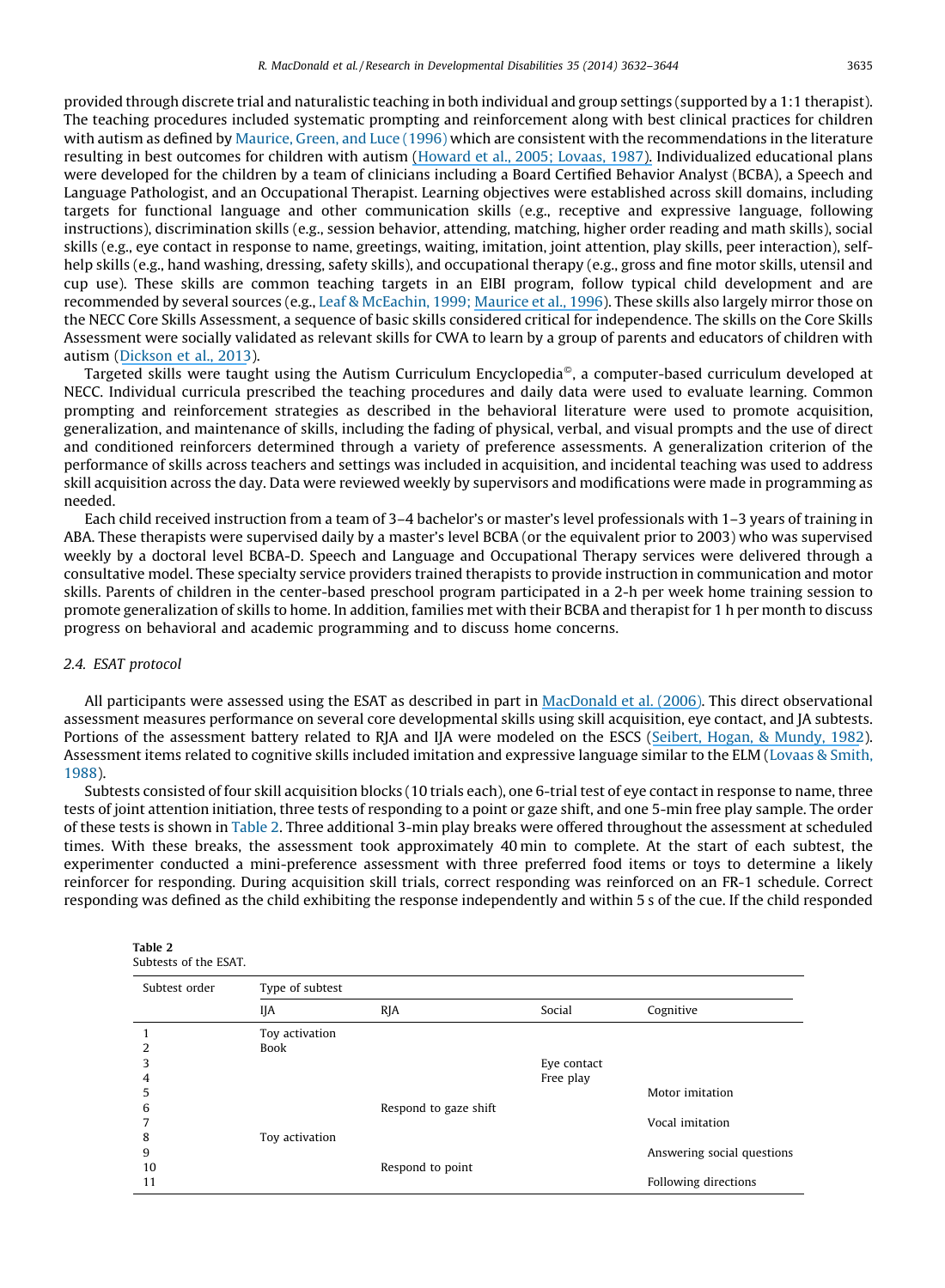incorrectly, appropriate session behavior (i.e. bottom in chair, oriented toward examiner) was reinforced on an FR-2 schedule. During JA probes, a preferred item was offered at the end of the probe independent of performance.

#### 2.4.1. Joint attention initiation

Joint attention initiation was assessed across three subtests. The child was given the opportunity to initiate joint attention with the experimenter in response to two activation toys and a book. In subtest 1, a mechanical toy that made noise was presented on a table approximately 3 feet in front of the child but out of reach. The toy was activated by a foot switch for 15 s. Joint attention responses were recorded during the 15 s of activation and the 5 s following. During initiating joint attention subtests, the experimenter oriented her gaze toward the child and maintained a neutral expression. If the child initiated any joint attention behavior, the adult looked at the toy or picture, smiled, looked back at the child, and briefly commented (''Oh yeah, look at that elephant!''). In subtest 2, the child was presented with a children's book opened to a page with animals. The experimenter presented the question, ''What do you see?'' and joint attention responses occurring in the 20 s following this cue were recorded. Subtest 8 was identical to subtest 1; however, a different mechanical toy was presented on the floor next to the child and activated for 15 s. The behaviors measured during these subtests were eye gaze shifting from the toy to the examiner, gesturing and commenting (see [MacDonald et al., 2006](https://www.researchgate.net/publication/7763638_Behavioral_assessment_of_joint_attention_A_methodological_report?el=1_x_8&enrichId=rgreq-ebcc0b7de3d30117b44315a336efa908-XXX&enrichSource=Y292ZXJQYWdlOzI2NTg2MjcyMjtBUzoxNTY4OTMxMDg1MTQ4MTlAMTQxNDQxNzY0MDgzMw==)).

#### 2.4.2. Responding to joint attention

Three joint attention subtests targeted RJA bids from an adult. In the first of these JA subtests, the experimenter pointed to pictures in a simple book (one picture per page, six pages total). Responses were scored for following a point with their eyes to each picture within 5 s of the point cue. In the second joint attention responding subtest, six stimuli were placed around the room: a toy on the floor near the child, a toy on a shelf near the child, a picture placed on the wall next to the child, a picture placed on the wall behind the child, and an item was suspended from the ceiling above the child. The second experimenter in the room (sitting behind the video camera) served as the sixth stimulus. The experimenter established eye contact with the child, said ''look,'' and shifted her eye gaze toward one of the stimuli. The trial was scored as correct if the child followed the eye gaze shift to each stimulus within 5 s of the cue. In the third joint attention subtest the six stimuli were placed in the same position as in the second joint attention subtest. The experimenter established eye contact with the child, said ''look,'' pointed and shifted her eye gaze toward one of the stimuli. The trial was scored as correct if the child followed the point and gaze shift to each stimulus with his or her eyes within 5 s of the point cue.

#### 2.4.3. Social

Social behavior was measured by assessing eye contact and levels of play. In the eye contact subtest, six trials of responding to name with eye contact were presented. In three trials, the experimenter called the child's name, and in three trials, the experimenter stated ''(Child's name), look at me.'' Two common methods of gaining eye contact were presented in order to maximize the child's opportunities to respond correctly. The trial was scored as correct if the child oriented his or her eyes to the experimenter within 5 s for a duration of 2 s.

A 5-min free play session followed the eye contact subtest. During the free-play sample, several toys were presented on the floor and the child was given free access to play or interact with them. This test was designed to measure a child's solitary play, without any interaction from the experimenter. Experimenter interaction was held to a minimal and standardized level across participants in order to limit accidental prompting of play by experimenters. Developmentally-appropriate toys designed to promote play of varying complexity were presented, including a pretend play toy (e.g., a farm with figurines), a cause and effect toy (e.g. a race track with cars), and structured play materials (e.g., a shape sorter and puzzles). A shelf with additional toys such as small cars, puzzles, and simple board books was present next to the play area as well. To begin the play session, the experimenter initially gave the cue, ''We're all done, you can go play.'' If the child did not independently go to the play area, the experimenter led the child to the play area and sat him or her down in front of the toys. The child was neither encouraged nor discouraged from playing with toys on the floor or on the shelf. If the child attempted to interact with the experimenter, the experimenter acknowledged the child's presence or request (i.e., ''You can have more chips in a minute, right now it's time to play'') and led them back to the play space if necessary. During the play sample, the second experimenter filmed the session from a short distance away, focusing on keeping the child's face and hands within frame for later scoring of play and stereotypy.

#### 2.4.4. Cognitive

The four cognitive subtests included motor imitation, answering social questions, vocal imitation, and following directions. Children were given 10 response opportunities within each subtest. All subtest questions were standardized across participants. In the first of these subtests, children were asked to imitate the experimenter when given the direction ''do this'' and the actions of clapping hands, standing up, and touching the table, among others. The second skill assessed answering social questions. The experimenter presented questions such as ''What's your name?,'' ''How old are you?,'' and ''What's your favorite TV show?'' The third subtest measured vocal imitation, in which the experimenter presented sounds and words for vocal imitation with the instruction "Say..." such as "Say buh," "Say dog," and "Say bicycle." The final cognitive subtest assessed following 1-step instructions. The experimenter presented instructions including ''stomp feet,'' ''jump,'' and ''arms up.''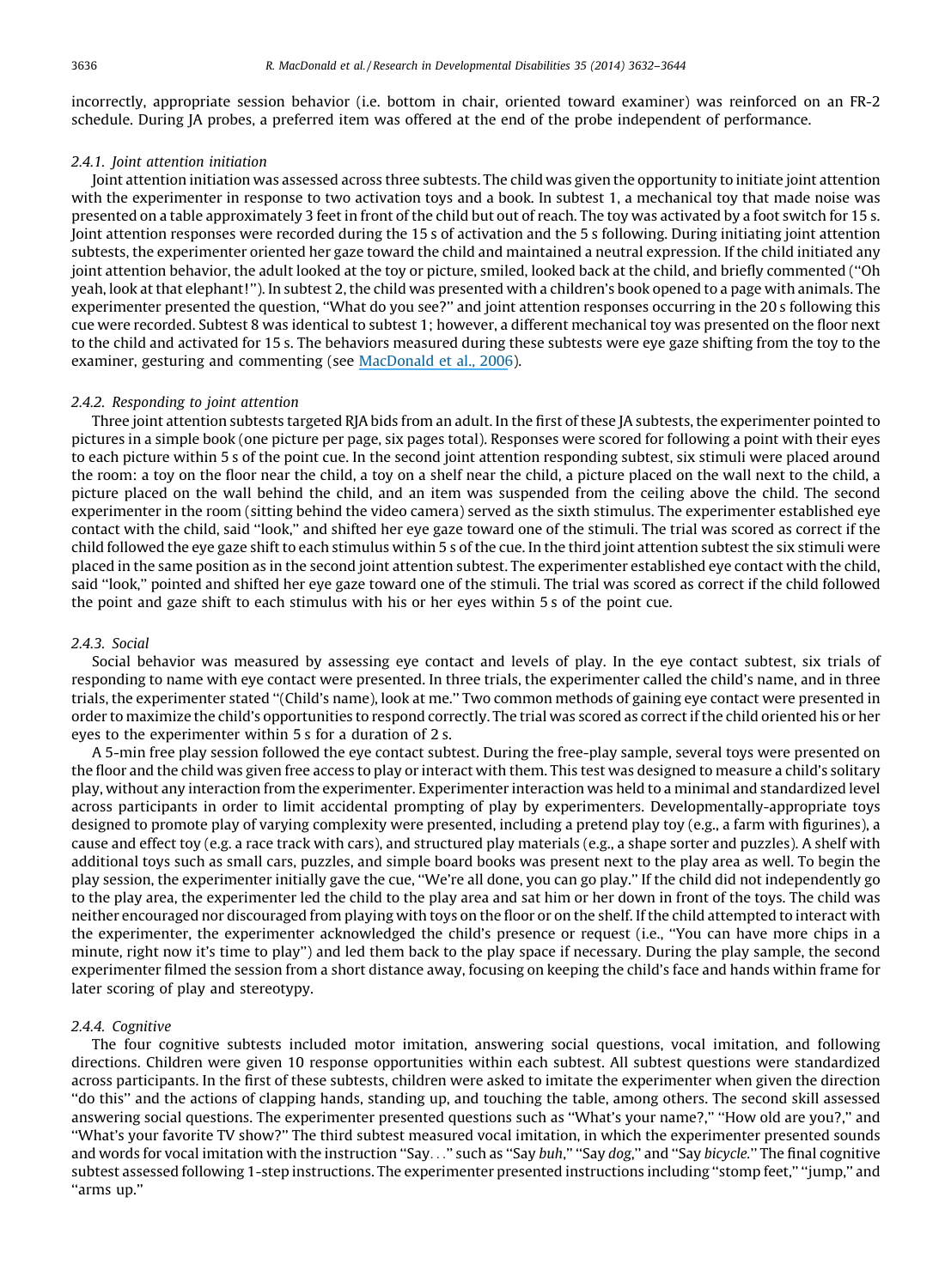#### 2.5. ESAT dependent measures

The participant's responses to the skill acquisition subtests were scored in vivo by the experimenter and the second experimenter/observer during the assessment. Correct answers were summarized as a number correct out of total trials for these subtests. Participants' responding on IJA, play and stereotypy was scored from videotapes because these behaviors were measured using complex observation codes which assessed multiple behaviors simultaneously.

#### 2.5.1. Joint attention initiation

Joint attention initiation subtests were scored from videotapes. Participants were scored on the occurrence or nonoccurrence of a gaze shift, gesture, or vocalization for each subtest. Gaze shift was defined as orienting their head and eyes from the activated toy or book to the examiner during the toy activation period and 5 s after the toy was turned off. Regardless of how many times the child may have exhibited a gaze shift, only one gaze shift was scored per toy. Gestures were scored if the child exhibited an isolated point toward the activated toy or book. Again, only one gesture was scored per toy. Verbalizations were scored as intelligible comments or question about the toy or book. A composite score was calculated by adding the number of topographies of joint attention (gaze shift, gesture and verbalizations) across the 3 subtests. A score of 9 was the maximum score that a child could receive (each of the 3 topographies across each of the three subtests) (see MacDonald et al., 2006).

#### 2.5.2. Joint attention responding

Joint attention responding subtests were scored in vivo. Data were scored as occurrence or nonoccurrence of responding and were summarized as numbercorrect out of the total number of trials for these subtests. Following a pointwas scored as correct if the child oriented their head and eyes in the direction of the examiner's pointed finger within 5 s and following a gaze was scored as correct if the child oriented their head in the direction of the examiner's gaze within 5 s (see [MacDonald et al., 2006](https://www.researchgate.net/publication/7763638_Behavioral_assessment_of_joint_attention_A_methodological_report?el=1_x_8&enrichId=rgreq-ebcc0b7de3d30117b44315a336efa908-XXX&enrichSource=Y292ZXJQYWdlOzI2NTg2MjcyMjtBUzoxNTY4OTMxMDg1MTQ4MTlAMTQxNDQxNzY0MDgzMw==)).

#### 2.5.3. Play

Play samples were scored from videotapes. Play was measured using a play code adapted from Lifter (2000). The first 4 min of the 5-min play sample were used. A 10-s partial interval recording measurement system was used to categorize play. For each 10-s bin, play was categorized as the highest level that occurred during that block of time. Categories were (1) no play, (2) indiscriminate actions, (3) discriminate actions, and (4) pretend play, which was broken down into four categories: (a) pretend play figurines, (b) pretend play self, (c) pretend play with substitutions, and (d) socio-dramatic play. Experimenters also recorded stereotypic play (repetitive actions occurring with the same object in two or more consecutive intervals) and vocalizations that occurred throughout the sample. Only the highest level of play seen in a category was recorded. A weighted score was then extrapolated from these data, where 3 points were given for each bin in which pretend play occurred, 2 points were given for each bin in which discriminate actions occurred, 1 point was given for each bin in which indiscriminate actions occurred, and 0 points were given for each bin in which no play or repetitive play occurred. Seventy-two was the maximum score a child could receive using this play coding system.

#### 2.5.4. Stereotypy

Stereotypy was also scored from videotapes. Operational definitions established by Gardenier, MacDonald, and Green (2004) and [MacDonald et al. \(2007\)](https://www.researchgate.net/publication/6969345_Stereotypy_in_young_children_with_autism_and_typically_developing_children?el=1_x_8&enrichId=rgreq-ebcc0b7de3d30117b44315a336efa908-XXX&enrichSource=Y292ZXJQYWdlOzI2NTg2MjcyMjtBUzoxNTY4OTMxMDg1MTQ4MTlAMTQxNDQxNzY0MDgzMw==) were used to identify and categorize stereotypic behavior. A 10-min sample consisting of 5 min of work and 5 min of play was scored for each participant. Responses were recorded using real-time measurement in which each second was coded to determine the total duration of stereotypy within the sample ([Miltenberger, Rapp, & Long,](https://www.researchgate.net/publication/264409401_A_Low-Tech_Method_For_Conduction_Real-Time_Recording?el=1_x_8&enrichId=rgreq-ebcc0b7de3d30117b44315a336efa908-XXX&enrichSource=Y292ZXJQYWdlOzI2NTg2MjcyMjtBUzoxNTY4OTMxMDg1MTQ4MTlAMTQxNDQxNzY0MDgzMw==) [1999](https://www.researchgate.net/publication/264409401_A_Low-Tech_Method_For_Conduction_Real-Time_Recording?el=1_x_8&enrichId=rgreq-ebcc0b7de3d30117b44315a336efa908-XXX&enrichSource=Y292ZXJQYWdlOzI2NTg2MjcyMjtBUzoxNTY4OTMxMDg1MTQ4MTlAMTQxNDQxNzY0MDgzMw==)). Stereotypy was measured as percent of the session in which either vocal or motor stereotypy was present. Any instance in which vocal or motor stereotypy occurred simultaneously was recorded as an occurrence for that second but did not count twice toward the session total.

#### 2.6. Reliability

Interobserver agreement (IOA) was collected for a sample of participants across all measures. Responding to JA, eye contact, and cognitive subtests were scored in vivo by a second experimenter and these scores were combined into one IOA measure. This in vivo IOA was determined by dividing the number of agreements by the total number of agreements plus disagreements and multiplying by 100. In vivo IOA was collected in 75% of samples and averaged 98% (range, 90–100%).

Additional IOA for other measures (IJA, Stereotypy, and Play) was scored from videotaped samples. Joint attention initiation IOA was determined by dividing the number of agreements on occurrence of a JA behavior (e.g., pointing in Test 1) by the total number of agreements plus disagreements and multiplying by 100. IJA IOA was collected in 24% of samples and averaged 96% (range, 67–100%). Play IOA was determined by dividing the number of agreements by the number of agreements plus disagreements for each category of play. Play IOA was collected in 40% of samples and averaged 96% for the no play category (range, 83–100%), 91% for the indiscriminate action category (range, 58–100%), 86% for the discriminate action category (range, 58–100%), and 97% for the pretend play category (range, 67–100%). Stereotypy IOA was determined by dividing the total number of agreements by the number of agreements plus disagreements and multiplying by 100. Stereotypy IOA was collected in 16% of samples and averaged 96% (range, 89–100%).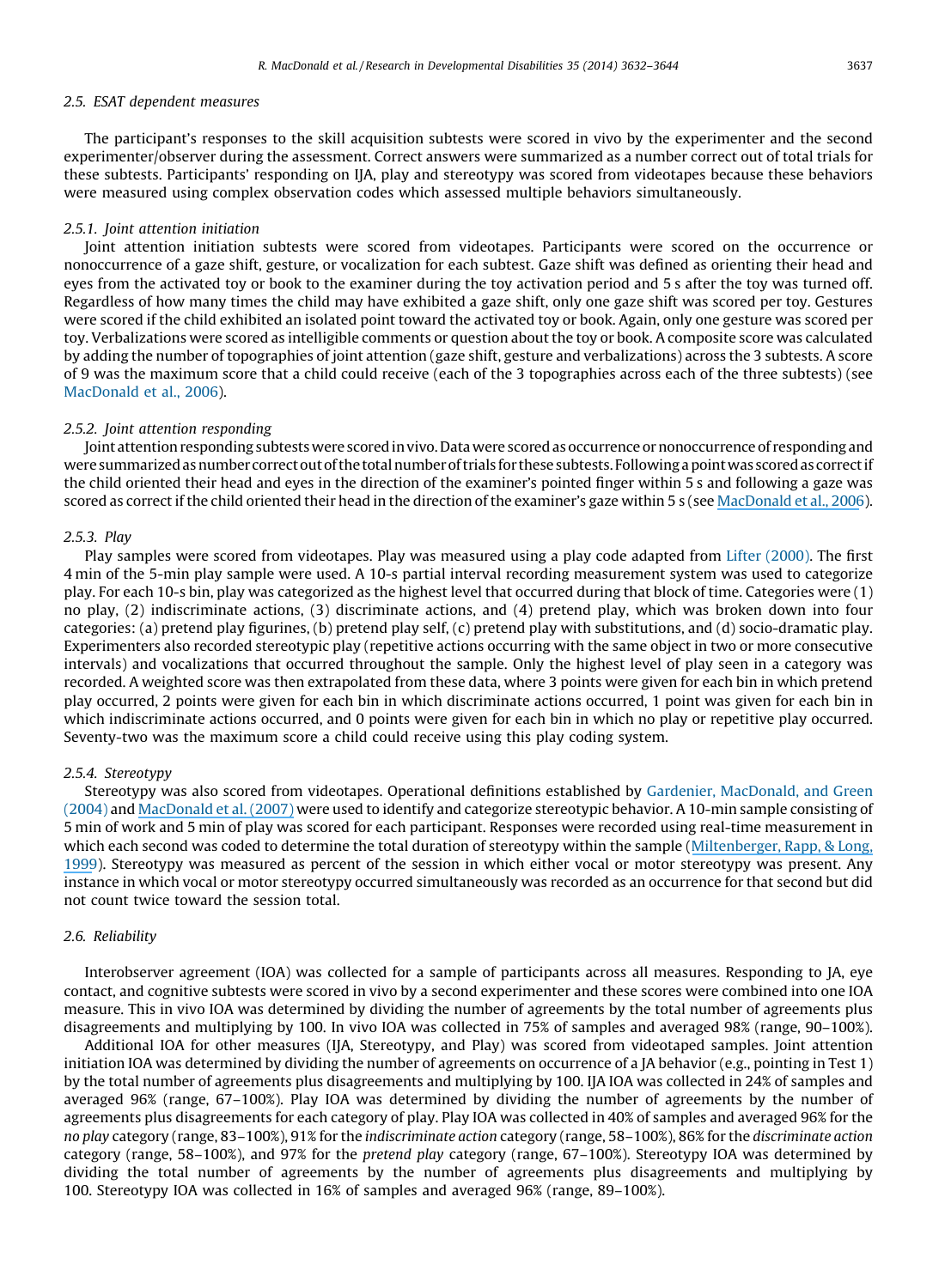Procedural integrity of the experimenters running the ESAT was also collected in 1–2 samples for each of the experimenters. To determine procedural integrity, each experimenter action (e.g., establishing child's attending, delivering discriminative stimulus, reinforcing on the appropriate schedule) was outlined for the entire ESAT. When watching the ESAT session from videotape, each experimenter action was scored as "+" if the experimenter completed the action correctly or '''' if the action was omitted or performed incorrectly. A procedural integrity score was then determined by dividing the number of correct actions by the total number of actions and multiplying by 100. The mean procedural integrity score was 97.0% (range, 95–100%).

#### 3. Results

Table 3 displays statistics for each outcome measure (RJA Point, RJA Gaze, IJA, Cognitive, Play and Stereotypy) for all CWA. Mean scores and standard deviations at entry and follow-up were calculated separately for each age group. Percent change was calculated for each outcome measure by dividing the difference between entry and follow-up means by the entry mean. The data indicate that children in the 18–23 month age group showed the greatest percent change across all outcome measures. Repeated measures t-tests were used to determine if scores on the outcome measures changed significantly from entry to follow-up. Among 18–23 month-olds, results indicated that scores on all outcomes except stereotypy improved significantly from entry to follow-up. Among 24–29-month-olds, scores significantly improved on all outcomes except play and stereotypy. For 30–36-month-olds, scores improved on RJA Point, Eye Contact, and Cognitive Performance. Among 37– 48-month-olds, scores significantly improved for RJA Point, IJA, Eye Contact, and Cognitive Performance. Table 4 displays mean scores and standard deviations for the typically developing children on each outcome measure by age group. These data serve as a normative reference for each outcome measure across the four targeted age groups. The TDC data showed consistently higher performance ( $P < .01$ ) on all measures except RJA Point when compared to the performance of CWA at entry.

#### 3.1. Age and treatment effect

A mixed-design 2 (Time)  $\times$  4 (Age at Entry) ANOVA was performed to determine if there were age differences in the effect of treatment on each of the outcome measures, as shown in Table 5. The effect of time between assessment 1 and assessment 2 was controlled to account for the minor differences in elapsed time between assessments. An Alpha level of .01 was used to account for the number of statistical tests that were run. For RJA Point, IJA, Cognitive, and Play, the significant main effects of time and/or age were qualified by a significant time by age interaction. Follow-up tests indicated that for RJA Point, IJA, and Play, 18–23-month-olds improved more than all other age groups and that there were no differences between the other age groups. For Cognitive, 18–23-month-olds improved more than all other age groups, and 24–30-month-olds improved more than the 2.5–3-year-olds. For RJA Gaze, only the main effect of time was significant, indicating that scores improved from time 1 to time 2 regardless of age.

#### 3.2. Level of change

To evaluate the overall level of change from entry to follow up, cognitive, eye contact and IJA scores were combined for each age group. These measures were selected because they have been identified as predictors of outcome for CWA ([Helt](https://www.researchgate.net/publication/23473696_Can_Children_with_Autism_Recover_If_So_How?el=1_x_8&enrichId=rgreq-ebcc0b7de3d30117b44315a336efa908-XXX&enrichSource=Y292ZXJQYWdlOzI2NTg2MjcyMjtBUzoxNTY4OTMxMDg1MTQ4MTlAMTQxNDQxNzY0MDgzMw==) [et al., 2008](https://www.researchgate.net/publication/23473696_Can_Children_with_Autism_Recover_If_So_How?el=1_x_8&enrichId=rgreq-ebcc0b7de3d30117b44315a336efa908-XXX&enrichSource=Y292ZXJQYWdlOzI2NTg2MjcyMjtBUzoxNTY4OTMxMDg1MTQ4MTlAMTQxNDQxNzY0MDgzMw==)). Fig. 1 shows boxplots of overall score at entry and follow up for each age group. Five values are shown for each age group, at entry (gray plots) and at exit (black plots) from EIBI programming. The 25th percentile, median, and the 75th percentile, are shown as the horizontal lines of the boxes, the minimum and maximum are shown by the horizontal lines of the whiskers. Children 18–23 months old entered treatment with a mean of 10 and increased to a mean of 38 at follow up (average 13.8 months later). Children ages 24–29 months old entered treatment with a mean of 13 and increased to 31 at follow up (average 9.72 months later), with children ages 30–36 month old group showing similar results. Children in the 37–48-month-old group entered with a mean of 23 and increased to 33 at follow up (average 12.9 months later). While all groups improved, 1-year-olds showed the most dramatic change between entry and follow up.

#### 3.3. High responders vs. low responders

To compare CWA performance to those of typically developing peers, cognitive, eye contact and IJA scores were combined and standard deviations (SD) were calculated for each age group. Follow-up scores were compared to TDC means for the CWA's current age, meaning a CWA who was 1 when he entered would be compared at follow-up (1 year later) not to 1-yearold TDC, but to 2-year-old TDC. CWA performance was categorized based on these normative data. High responders were within 1 SD from their peers, middle responders were between 1 and 2 SD below the normative mean, and low responders were greater than 2 SD below the normative mean. Table 5 summarizes high, middle and low scores by age group.

Using this analysis, the percent of participants who responded to treatment, which included performing within 2 SD of typical mean scores, was calculated for each age group (see Table 6). One-sample binomial tests were conducted to determine if the likelihood of responding within each age group was different than chance (i.e., 50%). Results indicated that 18–23-month-olds and 24–29-month-olds were significantly more likely than chance to respond to treatment. Participants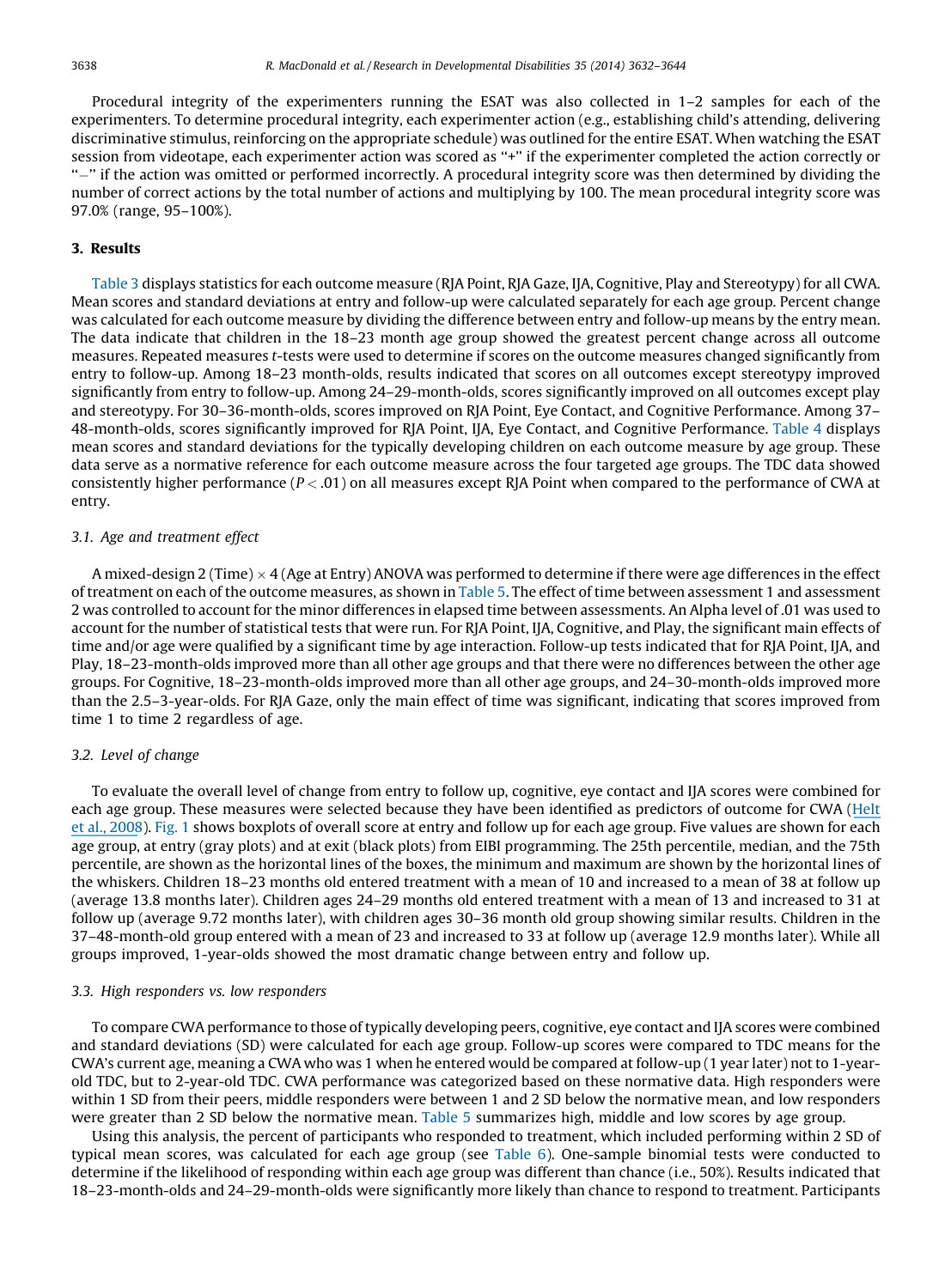| Table 3                                                            |
|--------------------------------------------------------------------|
| Subtest mean, standard deviation and outcome by age group for CWA. |

| 18–23 month-olds $(n = 12)$<br>Subest (total opp.) |               |               | 24–29 month-olds $(n = 36)$ |               |               | 30–36 month-olds $(n = 18)$ |               | 37–48 month-olds $(n = 17)$ |                       |               |               |                       |
|----------------------------------------------------|---------------|---------------|-----------------------------|---------------|---------------|-----------------------------|---------------|-----------------------------|-----------------------|---------------|---------------|-----------------------|
|                                                    | Entry         | Follow-up     | $t$ -Test $%$<br>change     | Entry         | Follow-up     | $t$ -Test %<br>change       | Entry         | Follow-up                   | $t$ -Test %<br>change | Entry         | Follow-up     | $t$ -Test %<br>change |
|                                                    | M(SD)         | M(SD)         |                             | M(SD)         | M(SD)         |                             | M(SD)         | M(SD)                       |                       | M(SD)         | M(SD)         |                       |
| $R[A \text{ point } (12)]$                         | 8.52(3.56)    | 11.90 (1.30)  | 3.11 39.6%                  | 8.11(2.82)    | 10.33(2.53)   | 4.85 27.7                   | 7.26(3.21)    | 9.42(2.79)                  | 2.92 29.7%            | 8.87 (3.07)   | 10.81 (1.51)  | 2.90 21.8%            |
| RJA gaze (6)                                       | 1.90(1.70)    | 3.72(1.95)    | 3.50 95.8%                  | 2.23(1.97)    | 3.05(2.28)    | 2.69 36.8%                  | 1.57(1.70)    | 2.52(1.54)                  | 1.99 60.5%            | 2.62(1.62)    | 3.75(1.98)    | 2.02 43.1%            |
| IJA $(9)$                                          | 1.36 (1.03)   | 4.09 (1.87)   | 5.04 200.7%                 | 2.00(1.92)    | 3.38(2.74)    | 2.97 69.0%                  | 1.84 (2.08)   | 2.73(2.55)                  | 1.92 48.4%            | 2.18(2.42)    | 3.06(2.37)    | 2.33 40.7%            |
| Eye contact $(6)$                                  | 1.54(1.57)    | 5.09(1.14)    | 4.93 230.5%                 | 2.11(2.02)    | 4.11(1.73)    | 4.93 94.8%                  | 1.84(1.70)    | 4.21(2.04)                  | 6.29 128.8%           | 2.87(2.27)    | 4.25(1.98)    | 3.37 40.1%            |
| Cognitive (40)                                     | 8.72(9.41)    | 36.09 (7.21)  | 9.93 313.9%                 | 11.52 (9.80)  | 27.85 (11.22) | 10.55 141.8%                | 10.94 (10.26) | 23.74 (12.83)               | 6.05 117.0%           | 20.25 (12.58) | 27.87 (12.60) | 5.92 37.6%            |
| Play $(72)$                                        | 21.91 (13.31) | 40.36 (14.64) | 2.92 84.2%                  | 27.85 (13.86) | 27.87 (14.31) | 0.01 0.1%                   | 24.74 (12.23) | 30.89 (11.72)               | 1.89 24.9%            | 33.93 (13.92) | 31.75 (16.03) | 1.02 6.4%             |
| Stereotypy (%)                                     | 14.80 (10.29) | 16.29 (16.70) | $0.20 - 8.0\%$              | 14.18 (11.29) | 15.82 (17.20) | 0.54 11.6%                  | 16.57 (14.94) | 15.10 (13.17)               | 0.44 -8.9%            | 17.44 (15.19) | 16.53 (14.83) | $0.72 - 5.4%$         |

 $p < .01$ .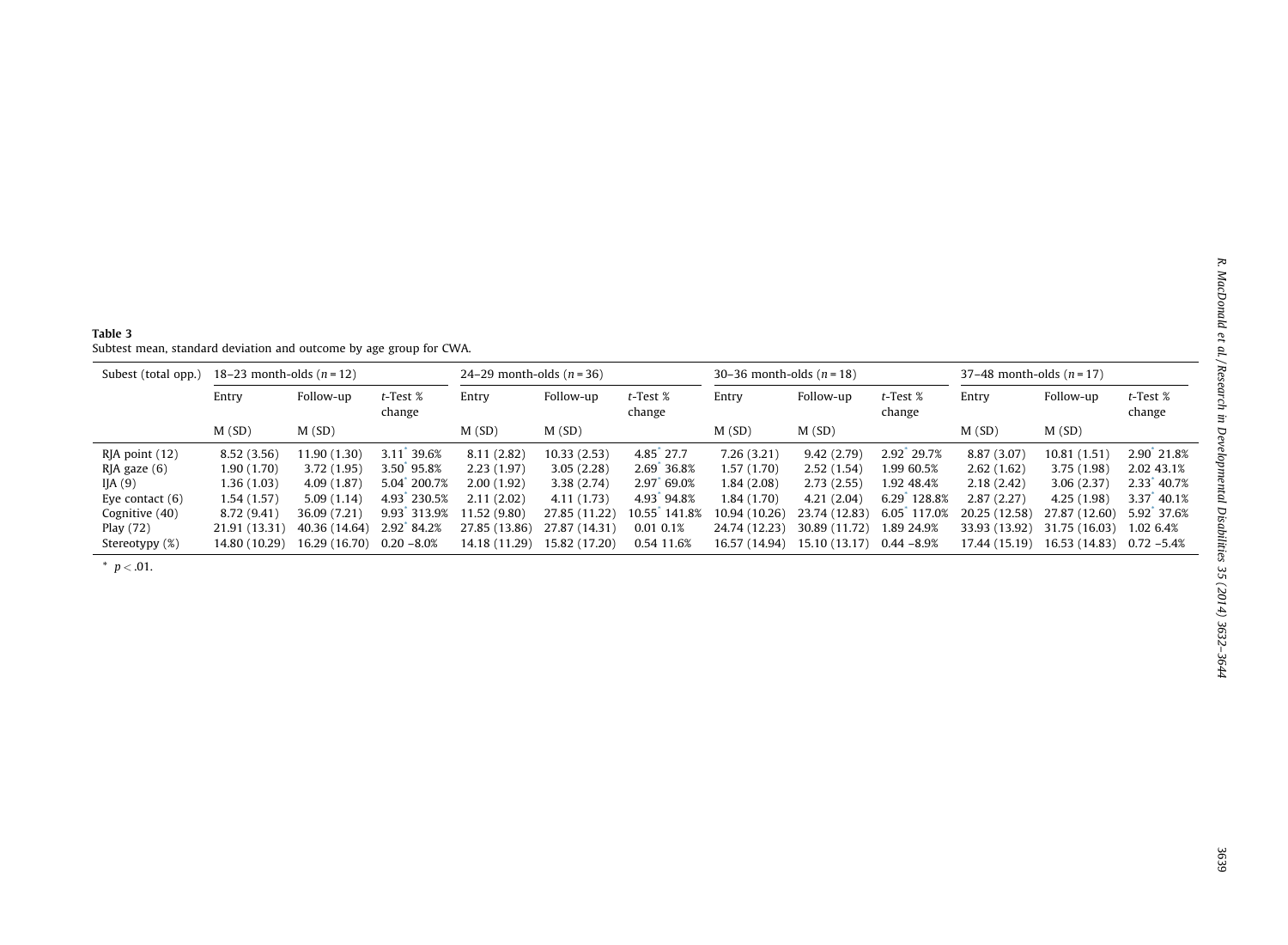$(18)$  37–48 month-olds (n = 20)

Table 4

|           | Performance for TDC by age and outcome measure. |                             |                             |              |  |  |  |  |  |
|-----------|-------------------------------------------------|-----------------------------|-----------------------------|--------------|--|--|--|--|--|
| Subtest   | 18–23 month-olds $(n = 17)$                     | 24–29 month-olds $(n = 11)$ | 30–36 month-olds $(n = 10)$ | 37-48 mont   |  |  |  |  |  |
|           | Mean (SD)                                       | Mean (SD)                   | Mean (SD)                   | Mean (SD)    |  |  |  |  |  |
| RJA point | 9.93(1.88)                                      | 11.82(0.39)                 | 11.90(0.30)                 | 11.70 (0.56) |  |  |  |  |  |
| RJA gaze  | 4.27 (1.44)                                     | 5.09(0.90)                  | 4.80(1.17)                  | 5.70(0.56)   |  |  |  |  |  |
| IJA       | 3.87(1.89)                                      | 4.45 (1.30)                 | 4.10 (1.87)                 | 5.85 (1.93)  |  |  |  |  |  |

between 30 and 36 months old were not more likely than chance to respond to treatment. Finally, 36–48-month-olds were significantly more likely than chance to be categorized as non-responders (Table 7).

Eye contact  $3.00 (2.61)$   $4.45 (1.83)$   $3.80 (1.87)$   $5.45 (0.97)$ Cognitive 15.33 (7.60) 23.37 (6.97) 27.70 (7.67) 35.35 (2.69) Play 34.40 (7.60) 40.18 (9.41) 36.5 (10.18) 44.95 (10.26) Stereotypy 6.16 (4.34) 7.00 (4.11) 6.00 (5.71) 8.00 (5.39)

For the 1-year-olds at entry, the TDC SD was very large, and inclusion in the High category was therefore easier to achieve than for older groups. As TDC age increased, the SD became much smaller, such that inclusion in the Middle or High categories for CWA entering at age 3 or older required a score of 29 or greater (72% correct). This may have masked increases in score that did occur for CWA who, despite increases in Cognitive score over time, remained in the Low categorization. This being said, all the 1-year olds except one performed at or above the TDC mean upon exit.

When arranged by High/Medium and Low categorization at follow-up and collapsed across age groups as shown in Table 8, factors that point toward inclusion in the High/Medium categorization at follow-up were increased IJA and cognitive scores at entry and lower levels of stereotypic behavior at entry. However, these factors were not statistically significant as predictive variables.

#### 4. Discussion

This research provides a comprehensive look at CWA performance on an observational measure from pre-test to post-test following EIBI intervention. Results from the ESAT show an increase in mean score for all CWA age groups (1-, 2-, 2.5-, and 3 year-olds at entry) on measures of JA, eye contact, and a cognitive battery testing imitation and language skills. Decreases in stereotypy and increases in play were also seen for most groups. A statistical analysis revealed that children who began treatment between 18 and 23 months of age improved significantly more than the other three groups. In addition, some changes were seen for participants who demonstrated little to no independent responding at entry to the program, allowing even small-scale changes in performance to be measured over time.

#### 4.1. Joint attention

The JA tests included in the ESAT have been used to measure changes in JA behavior in other published research ([Isaksen &](https://www.researchgate.net/publication/227797367_An_operant_approach_to_teaching_joint_attention_skills_to_children_with_autism?el=1_x_8&enrichId=rgreq-ebcc0b7de3d30117b44315a336efa908-XXX&enrichSource=Y292ZXJQYWdlOzI2NTg2MjcyMjtBUzoxNTY4OTMxMDg1MTQ4MTlAMTQxNDQxNzY0MDgzMw==) [Holth, 2009;](https://www.researchgate.net/publication/227797367_An_operant_approach_to_teaching_joint_attention_skills_to_children_with_autism?el=1_x_8&enrichId=rgreq-ebcc0b7de3d30117b44315a336efa908-XXX&enrichSource=Y292ZXJQYWdlOzI2NTg2MjcyMjtBUzoxNTY4OTMxMDg1MTQ4MTlAMTQxNDQxNzY0MDgzMw==) [MacDonald et al., 2006](https://www.researchgate.net/publication/7763638_Behavioral_assessment_of_joint_attention_A_methodological_report?el=1_x_8&enrichId=rgreq-ebcc0b7de3d30117b44315a336efa908-XXX&enrichSource=Y292ZXJQYWdlOzI2NTg2MjcyMjtBUzoxNTY4OTMxMDg1MTQ4MTlAMTQxNDQxNzY0MDgzMw==)). The current findings add to the existing literature on this portion of the ESAT as a measure of JA sensitive enough to detect changes over time in CWA performance as well as gradated performance by age for TDC, with older TDC scoring higher than younger TDC. Examination of performance on these skills for CWA is critical to a more complete understanding of behavioral changes that may relate to a CWA's prognosis over time. Because a lack of JA and social behavior such as eye contact in response to name are deficits specifically linked to autism, increases in these skills should reflect a decrease in symptom severity.

Table 5 Statistical comparisons across outcome measures and age groups.

|                                                                          | RJA point                                                                                                                                                                           | RJA gaze                                                                                                                                                           | IJA                                                                                                                                                                                                        | Cognitive                                                                                                                                                                                                                                 | Play                                                                                                                                                                                                          |
|--------------------------------------------------------------------------|-------------------------------------------------------------------------------------------------------------------------------------------------------------------------------------|--------------------------------------------------------------------------------------------------------------------------------------------------------------------|------------------------------------------------------------------------------------------------------------------------------------------------------------------------------------------------------------|-------------------------------------------------------------------------------------------------------------------------------------------------------------------------------------------------------------------------------------------|---------------------------------------------------------------------------------------------------------------------------------------------------------------------------------------------------------------|
| Main effect (time)<br>Main effect (age)<br>Interaction<br>Post hoc tests | $F(1, 91) = 15.14, p < 0.01$<br>$F(1, 91) = 23.12, p < 0.01$<br>$F(1, 91) = 12.14, p < 0.01$<br>18–23-month-olds<br>other age groups; no<br>differences between<br>other age groups | $F(1, 91) = 25.14, p < 0.01$<br>$F(3, 91) = 3.66, p > .01$<br>$F(3, 91) = 2.54, p > .01$<br>N/A (Scores increased<br>improved more than all from Time 1 to Time 2) | $F(1, 91) = 4.06, p < 0.01$<br>$F(3, 91) = 8.50, p < 0.01$<br>$F(3, 91) = 7.50, p < 0.01$<br>18-23-month-olds<br>improved more than all<br>other age groups;<br>no differences between<br>other age groups | $F(1, 91) = 24.57, p < 0.01$<br>$F(3, 91) = 1.66, p > .01$<br>$F(3,91) = 12.87, p < 0.01$<br>$18-23$ -month-olds<br>improved more than all<br>other age groups,<br>24-30-month-olds<br>group improved more<br>than 2.5 and<br>3-year-olds | $F(1, 91) = 7.92, p < 0.01$<br>$F(3, 91) = 4.36, p > .01$<br>$F(3, 91) = 14.36, p < 0.01$<br>$18-23$ -month-olds<br>improved more than all<br>other age groups; no<br>differences between<br>other age groups |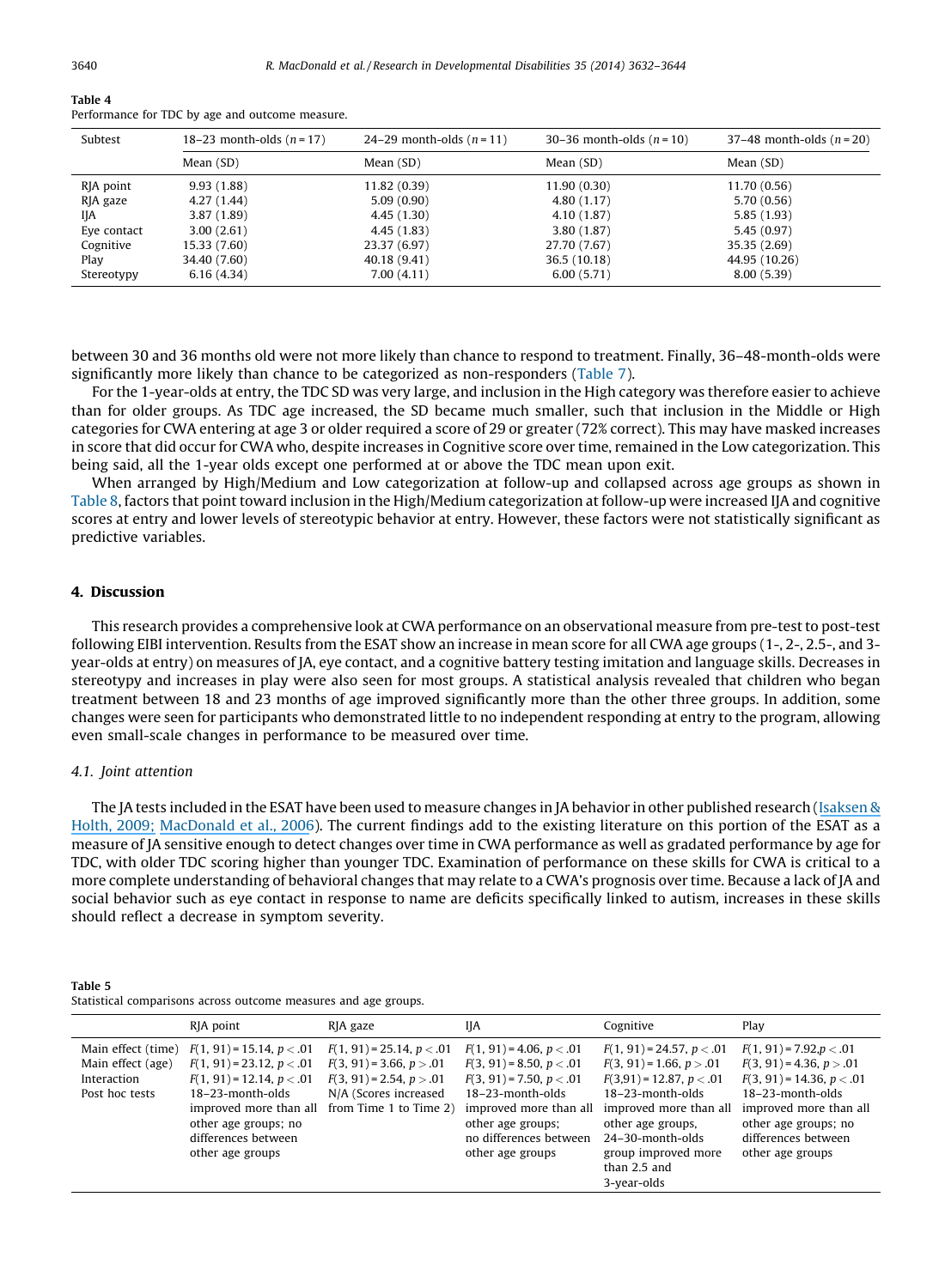

Fig. 1. Boxplots of overall combined scores including cognitive and JA at entry and a follow up for each age group.

#### 4.2. Cognitive measures

This cognitive skill measure parallels common testing areas on traditional IQ testing. It also provides a record of CWA performance on behavior that is classified as predictive of outcome in the research literature, including imitation (e.g., Lovaas & Smith, 1988), vocal imitation (e.g., [Sallows & Graupner, 2005](https://www.researchgate.net/publication/7554259_Intensive_Behavioral_Treatment_for_Children_With_Autism_Four-Year_Outcome_and_Predictors?el=1_x_8&enrichId=rgreq-ebcc0b7de3d30117b44315a336efa908-XXX&enrichSource=Y292ZXJQYWdlOzI2NTg2MjcyMjtBUzoxNTY4OTMxMDg1MTQ4MTlAMTQxNDQxNzY0MDgzMw==)), and language (e.g., [Eldevik, Eikeseth, Jahr, & Smith, 2006](https://www.researchgate.net/publication/7298530_Effects_of_Low-Intensity_Behavioral_Treatment_for_Children_with_Autism_and_Mental_Retardation?el=1_x_8&enrichId=rgreq-ebcc0b7de3d30117b44315a336efa908-XXX&enrichSource=Y292ZXJQYWdlOzI2NTg2MjcyMjtBUzoxNTY4OTMxMDg1MTQ4MTlAMTQxNDQxNzY0MDgzMw==)). These findings confirmed previous research that CWA receiving EIBI make gains on these commonly tested skills, and additionally identified that those changes are captured using this type of micro-analytic measurement. Although these cognitive skills were common teaching targets in the EIBI curriculum, exact correspondence between on-the-floor curricula and ESAT questions was not programmed for.

#### 4.3. Play

Changes in play scores for CWA were the least robust of all measures. While some age groups saw mean increases in play score, (1- and 2.5-year-olds), the remaining groups saw no change in mean play score or decreases in the mean over time. This finding may be due to several factors. First, the play opportunity presented in the ESAT is a solitary play opportunity, meaning the experimenter did not participate with the child in any way during the play sample other than to initially bring him to the toys and, if necessary, redirect him away from dangerous behavior such as attempting to climb on the table. The child was not prompted to play with the toys beyond an initial prompt of ''It's time to play'' and the adult did not play with toys in an effort to entice the child's participation. This preparation did not impede TDC from playing appropriately, other than two instances of reactivity in 2.5-year-olds. For CWA, however, this arrangement may not have provided enough prompting or direction for the CWA to remain engaged with the toys for 5 min. Difficulties in producing generative or spontaneous pretend play in CWA are well documented ([Jarrold, Boucher, & Smith, 1993;](https://www.researchgate.net/publication/15512410_Symbolic_Play_in_Autism_A_Review?el=1_x_8&enrichId=rgreq-ebcc0b7de3d30117b44315a336efa908-XXX&enrichSource=Y292ZXJQYWdlOzI2NTg2MjcyMjtBUzoxNTY4OTMxMDg1MTQ4MTlAMTQxNDQxNzY0MDgzMw==) [Luckett, Bundy, & Roberts, 2007](https://www.researchgate.net/publication/6183236_Do_behavioural_approaches_teach_children_with_autism_to_play_or_are_they_pretending?el=1_x_8&enrichId=rgreq-ebcc0b7de3d30117b44315a336efa908-XXX&enrichSource=Y292ZXJQYWdlOzI2NTg2MjcyMjtBUzoxNTY4OTMxMDg1MTQ4MTlAMTQxNDQxNzY0MDgzMw==)), and when changes in play have occurred for CWA it has been under more controlled and adult-mediated conditions (e.g., [Ingersoll & Schreibman, 2006](https://www.researchgate.net/publication/7211649_Teaching_Reciprocal_Imitation_Skills_to_Young_Children_with_Autism_Using_a_Naturalistic_Behavioral_Approach_Effects_on_Language_Pretend_Play_and_Joint_Attention?el=1_x_8&enrichId=rgreq-ebcc0b7de3d30117b44315a336efa908-XXX&enrichSource=Y292ZXJQYWdlOzI2NTg2MjcyMjtBUzoxNTY4OTMxMDg1MTQ4MTlAMTQxNDQxNzY0MDgzMw==)) or with only marginal success ([Wong & Kwan, 2010](https://www.researchgate.net/publication/40697611_Randomized_Controlled_Trial_for_Early_Intervention_for_Autism_A_Pilot_Study_of_the_Autism_1-2-3_Project?el=1_x_8&enrichId=rgreq-ebcc0b7de3d30117b44315a336efa908-XXX&enrichSource=Y292ZXJQYWdlOzI2NTg2MjcyMjtBUzoxNTY4OTMxMDg1MTQ4MTlAMTQxNDQxNzY0MDgzMw==)). For CWA, moving from trained, prompted play sequences to unprompted, generative sequences of pretend play appears to be the most challenging aspect of increasing play behavior ([Charman & Baron-Cohen, 1997](https://www.researchgate.net/publication/227135615_Brief_Report_Prompted_Pretend_Play_in_Autism?el=1_x_8&enrichId=rgreq-ebcc0b7de3d30117b44315a336efa908-XXX&enrichSource=Y292ZXJQYWdlOzI2NTg2MjcyMjtBUzoxNTY4OTMxMDg1MTQ4MTlAMTQxNDQxNzY0MDgzMw==)).

#### 4.4. Stereotypy

Results of changes in stereotypy scores in the ESAT probe are variable. Depending on the level and success of stereotypy redirection procedures during the student's typical classroom day, decreases in stereotypy during ESAT probes could be viewed as successful generalization of classroom findings to a probe setting. Alternatively, increases in stereotypy during the ESAT probes could result from the lack of teacher proximity as a discriminative stimulus for the availability of non-redirected stereotypy.

Although pre- and post-tests for the ESAT clearly demonstrate change in the testing areas, it is also important to determine if these changes are discernible on other measures. Inclusion of a standardized measure would help to ensure results seen on the ESAT are reflective of changes in overall functioning or autism symptom severity. Another limitation of the current data set is the lack of a comparison group receiving limited or eclectic treatment. The inclusion of this comparison would strengthen these findings by providing the opportunity to demonstrate that changes in performance for the EIBI group

#### Table 6

| TDC score ranges used to evaluate high, middle and low responders. |  |
|--------------------------------------------------------------------|--|
|--------------------------------------------------------------------|--|

| Age group      | Mean/SD     | High  | Middle    | Low          |
|----------------|-------------|-------|-----------|--------------|
| $18-23$ months | 23.1(10.9)  | 12+   | $2 - 11$  | and below    |
| $24-29$ months | 32.36(7.6)  | $25+$ | $17 - 24$ | 16 and below |
| $30-36$ months | 35.6 (8.48) | $27+$ | $18 - 26$ | 17 and below |
| 37–47 months   | 46.6(3.8)   | $43+$ | $40 - 42$ | 39 and below |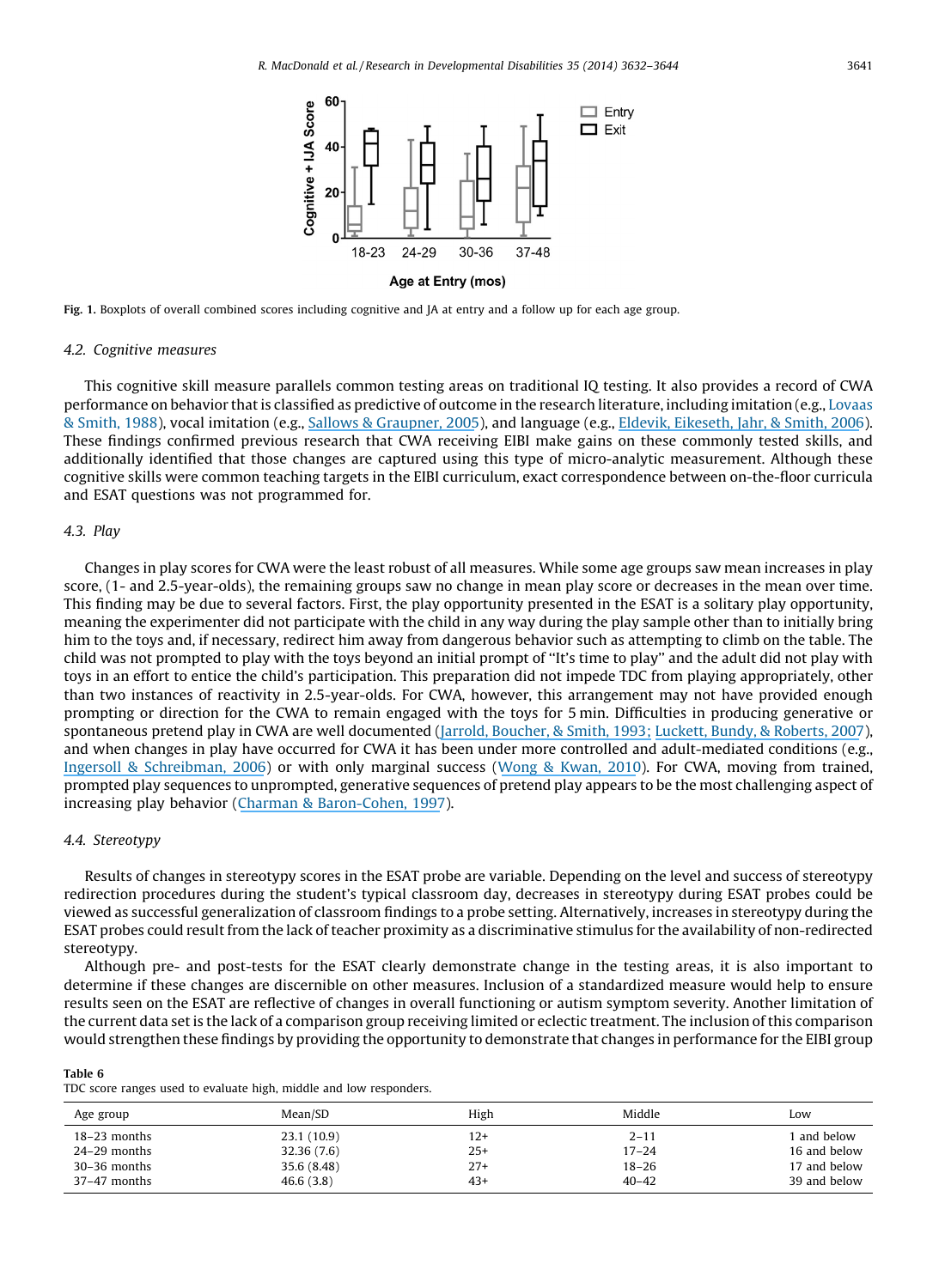#### Table 7

| Statistical summary of responsiveness to treatment across age groups. |  |  |  |
|-----------------------------------------------------------------------|--|--|--|
|-----------------------------------------------------------------------|--|--|--|

| Age (months) | Ν  | Months between<br>assessments | % Responders<br>(high and middle) | % Non-responders (low) | Significance<br>of one-sample binomial test |
|--------------|----|-------------------------------|-----------------------------------|------------------------|---------------------------------------------|
| $18 - 23$    | 12 | 13.08                         | 91                                |                        | 0.02                                        |
| $24 - 29$    | 36 | 9.72                          |                                   | 29                     | 0.043                                       |
| $30 - 36$    | 18 | 9.80                          | 34                                | 66                     | 0.064                                       |
| $36 - 48$    |    | 12.90                         | 30                                | 70                     | 0.004                                       |

Note: Overall chi-square test examining if there was an overall difference in the likelihood of responding among the age groups was also significant,  $\chi^2$  = 25.12,  $p < .001$ .

could be attributed to the treatment, rather than maturation over time. Additionally, although a TDC sample has been collected and presented as a point of comparison to typical performance, this sample is not standardized and may be too small in size to account for typical variance in TDC performance, particularly for TDC under 3 where greater variance in scores was seen.

Although the scope and size of this study are broad, measuring change for CWA on a micro-analytic scale may complement traditional measures in fully capturing changes resulting from EIBI treatment. Increases in score were seen for all age groups of CWA on important developmental and social measures that are commonly included in an EIBI treatment package. Many of the skills tested using the ESAT are learning deficits characteristic of and specific to autism. Changes in these scores for CWA receiving EIBI should therefore be socially relevant for decreasing symptom severity and increasing independent functioning for individuals in this population ([Grindle et al., 2009;](https://www.researchgate.net/publication/230753081_Integrating_evidence-based_behavioral_teaching_methods_into_education_for_children_with_autism?el=1_x_8&enrichId=rgreq-ebcc0b7de3d30117b44315a336efa908-XXX&enrichSource=Y292ZXJQYWdlOzI2NTg2MjcyMjtBUzoxNTY4OTMxMDg1MTQ4MTlAMTQxNDQxNzY0MDgzMw==) [Matson & Wilkins, 2007](https://www.researchgate.net/publication/246153778_A_critical_review_of_assessment_targets_and_methods_for_social_skills_excesses_and_deficits_for_children_with_autism_spectrum_disorders_Research_in_Autism_Spectrum_Disorders_1_28-37?el=1_x_8&enrichId=rgreq-ebcc0b7de3d30117b44315a336efa908-XXX&enrichSource=Y292ZXJQYWdlOzI2NTg2MjcyMjtBUzoxNTY4OTMxMDg1MTQ4MTlAMTQxNDQxNzY0MDgzMw==)).

The largest gains in all areas tested were made by the youngest participants (those starting EIBI before age 3). In particular, CWA entering EIBI at age 1 showed striking gains, often bringing them into (or surpassing) the performance range of their typically developing peers. Some children from this very early cohort were able to return to a typical educational setting with no additional support. Large gains were seen for this group in length and complexity of play, and consistent decreases were seen in stereotypic behavior. These two areas, a deficit in appropriate play and an excess of stereotypic behavior, are socially stigmatizing and often prohibitive of a CWA fully participating in an inclusive setting. Seeing these changes in 1-year-olds at entry is very encouraging and points to the importance of CWA receiving EIBI at the earliest age possible.

The fact that the 1-year-olds showed the greatest changes in performance suggests that better outcomes are achieved when children with autism enter treatment at a younger age. This phenomenon is substantiated by only a few studies in the literature. Ben [Itzchak and Zachor \(2009\)](https://www.researchgate.net/publication/229101513_Change_in_autism_classification_with_early_intervention_Predictors_and_outcomes?el=1_x_8&enrichId=rgreq-ebcc0b7de3d30117b44315a336efa908-XXX&enrichSource=Y292ZXJQYWdlOzI2NTg2MjcyMjtBUzoxNTY4OTMxMDg1MTQ4MTlAMTQxNDQxNzY0MDgzMw==) followed a group of CWAs aged 18–35 months for one year during treatment and found that 22% moved to a less severe diagnostic classification with 2% moving off the autism spectrum. Ben Itzchak and Zachor (2011) found that one of the predictive factors of greater cognitive gains was younger age at entry. [Dawson et al.](https://www.researchgate.net/publication/40041704_Randomized_Controlled_Trial_of_an_Intervention_for_Toddlers_With_Autism_The_Early_Start_Denver_Model?el=1_x_8&enrichId=rgreq-ebcc0b7de3d30117b44315a336efa908-XXX&enrichSource=Y292ZXJQYWdlOzI2NTg2MjcyMjtBUzoxNTY4OTMxMDg1MTQ4MTlAMTQxNDQxNzY0MDgzMw==) [\(2010\)](https://www.researchgate.net/publication/40041704_Randomized_Controlled_Trial_of_an_Intervention_for_Toddlers_With_Autism_The_Early_Start_Denver_Model?el=1_x_8&enrichId=rgreq-ebcc0b7de3d30117b44315a336efa908-XXX&enrichSource=Y292ZXJQYWdlOzI2NTg2MjcyMjtBUzoxNTY4OTMxMDg1MTQ4MTlAMTQxNDQxNzY0MDgzMw==) completed a randomized controlled trial in which children with autism ages 18–30 months at entry and found that children receiving EIBI showed statistically significant improvement over the control group at a 1-year follow up. One explanation for this responsiveness in the youngest children with ASD is that EIBI may mitigate the effects of environmental risk factors on brain development (Dawson, 2008). Infants at risk for ASD spend less time engaging socially with adults. Evidence suggests that environmental enrichment can play a critical role in shaping the brain. While human models for these changes in brain development are in their infancy, research has shown that environmental discrimination learning can change the brain structures in animals ([Loupe, Schroeder, & Tessel, 1995](https://www.researchgate.net/publication/15523034_FR_discrimination_training_effects_in_SHR_and_microencephalic_rats?el=1_x_8&enrichId=rgreq-ebcc0b7de3d30117b44315a336efa908-XXX&enrichSource=Y292ZXJQYWdlOzI2NTg2MjcyMjtBUzoxNTY4OTMxMDg1MTQ4MTlAMTQxNDQxNzY0MDgzMw==)). Dawson suggests that future research should focus on demonstrating the relationship between EIBI and brain development by incorporating brain-based measures to evaluate outcome in young children with autism. Until that time, the data clearly indicate that earlier the intervention is started the better the likelihood of long lasting gains in children with ASD.

Although guidance has been put forward citing ABA as the empirically recommended treatment for CWA aged 0–3 (New York State Department of Health, EI Program, 1999), participation in an intensive, 28-h-per-week ABA-based program is not the norm for this age group, and it may be difficult for parents seeking intensive ABA services to find them (Stahmer, Collings,

Table 8

Mean entry and exit scores for high/medium and low categorizations at exit, collapsed across age groups.

|                            | High/medium at exit |        | Low at exit |        |
|----------------------------|---------------------|--------|-------------|--------|
|                            | Entry               | Exit   | Entry       | Exit   |
| Months at entry            | 29.71               |        | 32.92       |        |
| Months between assessments | 10.88               |        | 11.84       |        |
| RJA point                  | 7.99                | 10.36  | 6.73        | 9.08   |
| RJA gaze                   | 2.07                | 3.13   | 1.91        | 2.23   |
| IJА                        | 1.89                | 3.24   | 0.97        | 2.19   |
| Eye contact                | 2.13                | 4.38   | 1.72        | 3.82   |
| Cognitive                  | 12.73               | 28.02  | 9.51        | 19.51  |
| Play                       | 28.05               | 31.52  | 26.87       | 26.65  |
| Stereotypy                 | 18.10%              | 16.44% | 21.70%      | 21.21% |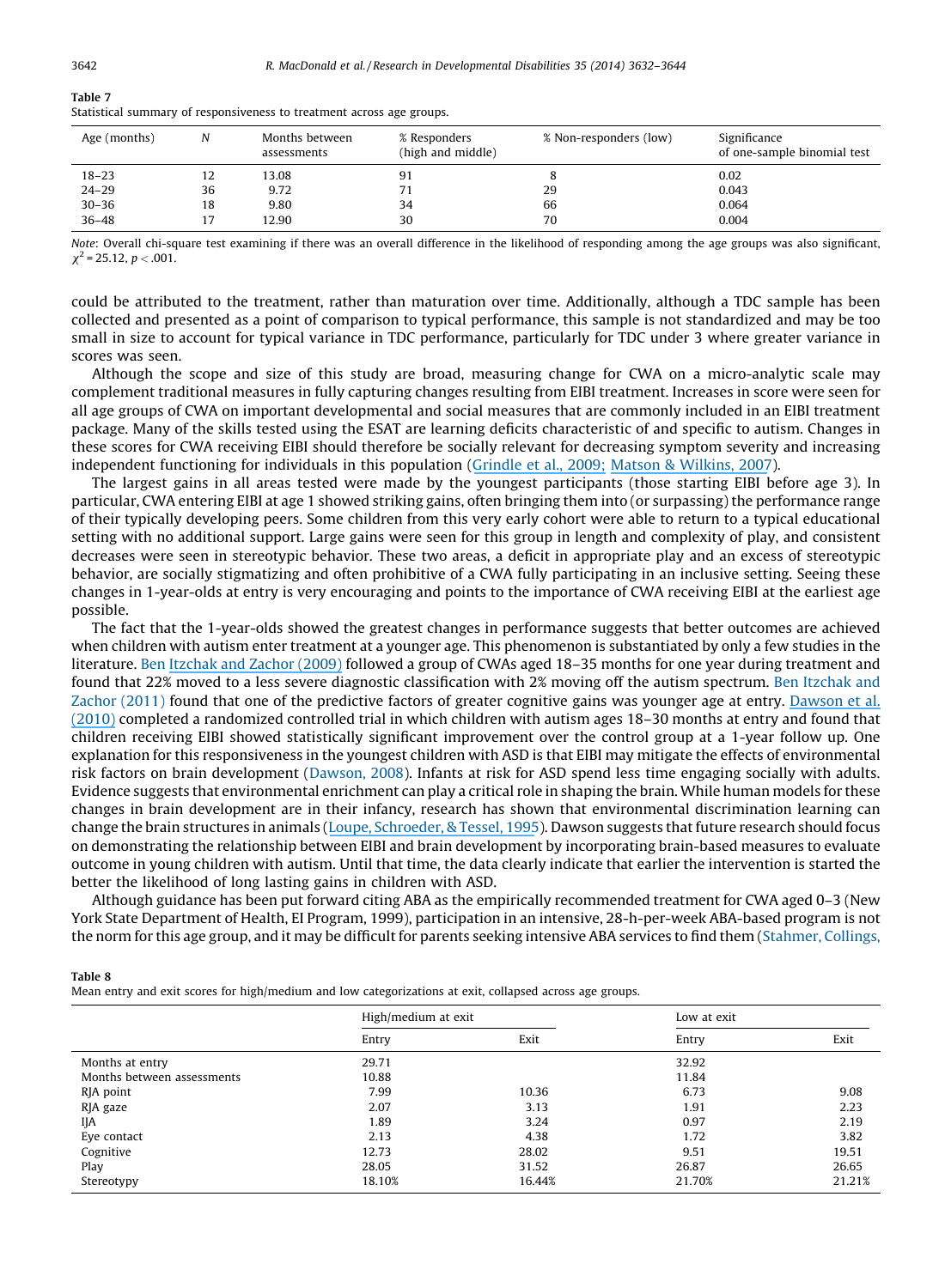[& Palinkas, 2005](https://www.researchgate.net/publication/7306342_Early_Intervention_Practices_for_Children_With_Autism_Descriptions_From_Community_Providers?el=1_x_8&enrichId=rgreq-ebcc0b7de3d30117b44315a336efa908-XXX&enrichSource=Y292ZXJQYWdlOzI2NTg2MjcyMjtBUzoxNTY4OTMxMDg1MTQ4MTlAMTQxNDQxNzY0MDgzMw==)). Information on CWA response to EIBI treatment and comparisons across treatment types are still very limited for this age group ([Corsello, 2005](https://www.researchgate.net/publication/280778053_Early_intervention_in_autism?el=1_x_8&enrichId=rgreq-ebcc0b7de3d30117b44315a336efa908-XXX&enrichSource=Y292ZXJQYWdlOzI2NTg2MjcyMjtBUzoxNTY4OTMxMDg1MTQ4MTlAMTQxNDQxNzY0MDgzMw==)). Findings such as these in the current study, demonstrating substantial gains and positive outcome for very young children in Early Intervention using EIBI, could help to improve the availability of EIBI services, acceptance of these services by EI providers and parents, and improved training for ABA providers in the nuances of using ABA with a younger population ([Eikeseth, 2010](https://www.researchgate.net/publication/268485790_Examination_of_Qualifications_Required_of_an_EIBI_Professional?el=1_x_8&enrichId=rgreq-ebcc0b7de3d30117b44315a336efa908-XXX&enrichSource=Y292ZXJQYWdlOzI2NTg2MjcyMjtBUzoxNTY4OTMxMDg1MTQ4MTlAMTQxNDQxNzY0MDgzMw==)).

#### Acknowledgments

We would like to thank the Organization for Autism Research who funded a portion of this research during their 2010 and 2012 grant competitions. The title of the awarded grant was ''Using a Direct Observation Assessment Battery to Assess Outcome of Early Intensive Behavioral Intervention for Children with Autism.'' We would also like to thank the many contributors to the development of the Early Skills Assessment Tool, including, Dr. William Holcomb, Amy Geckeler, Dr. Gina Green, Dr. Amanda Karsten, Renee Mansfield, and Nicole Gardenier. We would like to thank Dr. Brian Ayotte and Dr. Chata Dickson for their assistance with the statistical analysis. In addition, we would like to thank the many interns and graduate students who scored assessment samples.

#### References

- Adamson, L. B., Bakeman, R., Deckner, D. F., & Romski, M. (2009). [Joint](https://www.researchgate.net/publication/5273378_Joint_Engagement_and_the_Emergence_of_Language_in_Children_with_Autism_and_Down_Syndrome?el=1_x_8&enrichId=rgreq-ebcc0b7de3d30117b44315a336efa908-XXX&enrichSource=Y292ZXJQYWdlOzI2NTg2MjcyMjtBUzoxNTY4OTMxMDg1MTQ4MTlAMTQxNDQxNzY0MDgzMw==)[engagement](https://www.researchgate.net/publication/5273378_Joint_Engagement_and_the_Emergence_of_Language_in_Children_with_Autism_and_Down_Syndrome?el=1_x_8&enrichId=rgreq-ebcc0b7de3d30117b44315a336efa908-XXX&enrichSource=Y292ZXJQYWdlOzI2NTg2MjcyMjtBUzoxNTY4OTMxMDg1MTQ4MTlAMTQxNDQxNzY0MDgzMw==)[and](https://www.researchgate.net/publication/5273378_Joint_Engagement_and_the_Emergence_of_Language_in_Children_with_Autism_and_Down_Syndrome?el=1_x_8&enrichId=rgreq-ebcc0b7de3d30117b44315a336efa908-XXX&enrichSource=Y292ZXJQYWdlOzI2NTg2MjcyMjtBUzoxNTY4OTMxMDg1MTQ4MTlAMTQxNDQxNzY0MDgzMw==)[the](https://www.researchgate.net/publication/5273378_Joint_Engagement_and_the_Emergence_of_Language_in_Children_with_Autism_and_Down_Syndrome?el=1_x_8&enrichId=rgreq-ebcc0b7de3d30117b44315a336efa908-XXX&enrichSource=Y292ZXJQYWdlOzI2NTg2MjcyMjtBUzoxNTY4OTMxMDg1MTQ4MTlAMTQxNDQxNzY0MDgzMw==)[emergence](https://www.researchgate.net/publication/5273378_Joint_Engagement_and_the_Emergence_of_Language_in_Children_with_Autism_and_Down_Syndrome?el=1_x_8&enrichId=rgreq-ebcc0b7de3d30117b44315a336efa908-XXX&enrichSource=Y292ZXJQYWdlOzI2NTg2MjcyMjtBUzoxNTY4OTMxMDg1MTQ4MTlAMTQxNDQxNzY0MDgzMw==)[of](https://www.researchgate.net/publication/5273378_Joint_Engagement_and_the_Emergence_of_Language_in_Children_with_Autism_and_Down_Syndrome?el=1_x_8&enrichId=rgreq-ebcc0b7de3d30117b44315a336efa908-XXX&enrichSource=Y292ZXJQYWdlOzI2NTg2MjcyMjtBUzoxNTY4OTMxMDg1MTQ4MTlAMTQxNDQxNzY0MDgzMw==)[language](https://www.researchgate.net/publication/5273378_Joint_Engagement_and_the_Emergence_of_Language_in_Children_with_Autism_and_Down_Syndrome?el=1_x_8&enrichId=rgreq-ebcc0b7de3d30117b44315a336efa908-XXX&enrichSource=Y292ZXJQYWdlOzI2NTg2MjcyMjtBUzoxNTY4OTMxMDg1MTQ4MTlAMTQxNDQxNzY0MDgzMw==)[in](https://www.researchgate.net/publication/5273378_Joint_Engagement_and_the_Emergence_of_Language_in_Children_with_Autism_and_Down_Syndrome?el=1_x_8&enrichId=rgreq-ebcc0b7de3d30117b44315a336efa908-XXX&enrichSource=Y292ZXJQYWdlOzI2NTg2MjcyMjtBUzoxNTY4OTMxMDg1MTQ4MTlAMTQxNDQxNzY0MDgzMw==)[children](https://www.researchgate.net/publication/5273378_Joint_Engagement_and_the_Emergence_of_Language_in_Children_with_Autism_and_Down_Syndrome?el=1_x_8&enrichId=rgreq-ebcc0b7de3d30117b44315a336efa908-XXX&enrichSource=Y292ZXJQYWdlOzI2NTg2MjcyMjtBUzoxNTY4OTMxMDg1MTQ4MTlAMTQxNDQxNzY0MDgzMw==)[with](https://www.researchgate.net/publication/5273378_Joint_Engagement_and_the_Emergence_of_Language_in_Children_with_Autism_and_Down_Syndrome?el=1_x_8&enrichId=rgreq-ebcc0b7de3d30117b44315a336efa908-XXX&enrichSource=Y292ZXJQYWdlOzI2NTg2MjcyMjtBUzoxNTY4OTMxMDg1MTQ4MTlAMTQxNDQxNzY0MDgzMw==)[autism](https://www.researchgate.net/publication/5273378_Joint_Engagement_and_the_Emergence_of_Language_in_Children_with_Autism_and_Down_Syndrome?el=1_x_8&enrichId=rgreq-ebcc0b7de3d30117b44315a336efa908-XXX&enrichSource=Y292ZXJQYWdlOzI2NTg2MjcyMjtBUzoxNTY4OTMxMDg1MTQ4MTlAMTQxNDQxNzY0MDgzMw==)[and](https://www.researchgate.net/publication/5273378_Joint_Engagement_and_the_Emergence_of_Language_in_Children_with_Autism_and_Down_Syndrome?el=1_x_8&enrichId=rgreq-ebcc0b7de3d30117b44315a336efa908-XXX&enrichSource=Y292ZXJQYWdlOzI2NTg2MjcyMjtBUzoxNTY4OTMxMDg1MTQ4MTlAMTQxNDQxNzY0MDgzMw==)[Down](https://www.researchgate.net/publication/5273378_Joint_Engagement_and_the_Emergence_of_Language_in_Children_with_Autism_and_Down_Syndrome?el=1_x_8&enrichId=rgreq-ebcc0b7de3d30117b44315a336efa908-XXX&enrichSource=Y292ZXJQYWdlOzI2NTg2MjcyMjtBUzoxNTY4OTMxMDg1MTQ4MTlAMTQxNDQxNzY0MDgzMw==)[syndrome.](https://www.researchgate.net/publication/5273378_Joint_Engagement_and_the_Emergence_of_Language_in_Children_with_Autism_and_Down_Syndrome?el=1_x_8&enrichId=rgreq-ebcc0b7de3d30117b44315a336efa908-XXX&enrichSource=Y292ZXJQYWdlOzI2NTg2MjcyMjtBUzoxNTY4OTMxMDg1MTQ4MTlAMTQxNDQxNzY0MDgzMw==) [Journal](https://www.researchgate.net/publication/5273378_Joint_Engagement_and_the_Emergence_of_Language_in_Children_with_Autism_and_Down_Syndrome?el=1_x_8&enrichId=rgreq-ebcc0b7de3d30117b44315a336efa908-XXX&enrichSource=Y292ZXJQYWdlOzI2NTg2MjcyMjtBUzoxNTY4OTMxMDg1MTQ4MTlAMTQxNDQxNzY0MDgzMw==)[of](https://www.researchgate.net/publication/5273378_Joint_Engagement_and_the_Emergence_of_Language_in_Children_with_Autism_and_Down_Syndrome?el=1_x_8&enrichId=rgreq-ebcc0b7de3d30117b44315a336efa908-XXX&enrichSource=Y292ZXJQYWdlOzI2NTg2MjcyMjtBUzoxNTY4OTMxMDg1MTQ4MTlAMTQxNDQxNzY0MDgzMw==)[Autism](https://www.researchgate.net/publication/5273378_Joint_Engagement_and_the_Emergence_of_Language_in_Children_with_Autism_and_Down_Syndrome?el=1_x_8&enrichId=rgreq-ebcc0b7de3d30117b44315a336efa908-XXX&enrichSource=Y292ZXJQYWdlOzI2NTg2MjcyMjtBUzoxNTY4OTMxMDg1MTQ4MTlAMTQxNDQxNzY0MDgzMw==)[and](https://www.researchgate.net/publication/5273378_Joint_Engagement_and_the_Emergence_of_Language_in_Children_with_Autism_and_Down_Syndrome?el=1_x_8&enrichId=rgreq-ebcc0b7de3d30117b44315a336efa908-XXX&enrichSource=Y292ZXJQYWdlOzI2NTg2MjcyMjtBUzoxNTY4OTMxMDg1MTQ4MTlAMTQxNDQxNzY0MDgzMw==)[Developmental](https://www.researchgate.net/publication/5273378_Joint_Engagement_and_the_Emergence_of_Language_in_Children_with_Autism_and_Down_Syndrome?el=1_x_8&enrichId=rgreq-ebcc0b7de3d30117b44315a336efa908-XXX&enrichSource=Y292ZXJQYWdlOzI2NTg2MjcyMjtBUzoxNTY4OTMxMDg1MTQ4MTlAMTQxNDQxNzY0MDgzMw==)[Disorders,](https://www.researchgate.net/publication/5273378_Joint_Engagement_and_the_Emergence_of_Language_in_Children_with_Autism_and_Down_Syndrome?el=1_x_8&enrichId=rgreq-ebcc0b7de3d30117b44315a336efa908-XXX&enrichSource=Y292ZXJQYWdlOzI2NTg2MjcyMjtBUzoxNTY4OTMxMDg1MTQ4MTlAMTQxNDQxNzY0MDgzMw==)[39](https://www.researchgate.net/publication/5273378_Joint_Engagement_and_the_Emergence_of_Language_in_Children_with_Autism_and_Down_Syndrome?el=1_x_8&enrichId=rgreq-ebcc0b7de3d30117b44315a336efa908-XXX&enrichSource=Y292ZXJQYWdlOzI2NTg2MjcyMjtBUzoxNTY4OTMxMDg1MTQ4MTlAMTQxNDQxNzY0MDgzMw==)(1), 84–96.
- Ben Itzchak, E., & Zachor, D. A. (2009). [Change](https://www.researchgate.net/publication/229101513_Change_in_autism_classification_with_early_intervention_Predictors_and_outcomes?el=1_x_8&enrichId=rgreq-ebcc0b7de3d30117b44315a336efa908-XXX&enrichSource=Y292ZXJQYWdlOzI2NTg2MjcyMjtBUzoxNTY4OTMxMDg1MTQ4MTlAMTQxNDQxNzY0MDgzMw==)[in](https://www.researchgate.net/publication/229101513_Change_in_autism_classification_with_early_intervention_Predictors_and_outcomes?el=1_x_8&enrichId=rgreq-ebcc0b7de3d30117b44315a336efa908-XXX&enrichSource=Y292ZXJQYWdlOzI2NTg2MjcyMjtBUzoxNTY4OTMxMDg1MTQ4MTlAMTQxNDQxNzY0MDgzMw==) [autism](https://www.researchgate.net/publication/229101513_Change_in_autism_classification_with_early_intervention_Predictors_and_outcomes?el=1_x_8&enrichId=rgreq-ebcc0b7de3d30117b44315a336efa908-XXX&enrichSource=Y292ZXJQYWdlOzI2NTg2MjcyMjtBUzoxNTY4OTMxMDg1MTQ4MTlAMTQxNDQxNzY0MDgzMw==) [classification](https://www.researchgate.net/publication/229101513_Change_in_autism_classification_with_early_intervention_Predictors_and_outcomes?el=1_x_8&enrichId=rgreq-ebcc0b7de3d30117b44315a336efa908-XXX&enrichSource=Y292ZXJQYWdlOzI2NTg2MjcyMjtBUzoxNTY4OTMxMDg1MTQ4MTlAMTQxNDQxNzY0MDgzMw==) [with](https://www.researchgate.net/publication/229101513_Change_in_autism_classification_with_early_intervention_Predictors_and_outcomes?el=1_x_8&enrichId=rgreq-ebcc0b7de3d30117b44315a336efa908-XXX&enrichSource=Y292ZXJQYWdlOzI2NTg2MjcyMjtBUzoxNTY4OTMxMDg1MTQ4MTlAMTQxNDQxNzY0MDgzMw==) [early](https://www.researchgate.net/publication/229101513_Change_in_autism_classification_with_early_intervention_Predictors_and_outcomes?el=1_x_8&enrichId=rgreq-ebcc0b7de3d30117b44315a336efa908-XXX&enrichSource=Y292ZXJQYWdlOzI2NTg2MjcyMjtBUzoxNTY4OTMxMDg1MTQ4MTlAMTQxNDQxNzY0MDgzMw==) [intervention:](https://www.researchgate.net/publication/229101513_Change_in_autism_classification_with_early_intervention_Predictors_and_outcomes?el=1_x_8&enrichId=rgreq-ebcc0b7de3d30117b44315a336efa908-XXX&enrichSource=Y292ZXJQYWdlOzI2NTg2MjcyMjtBUzoxNTY4OTMxMDg1MTQ4MTlAMTQxNDQxNzY0MDgzMw==) [Predictors](https://www.researchgate.net/publication/229101513_Change_in_autism_classification_with_early_intervention_Predictors_and_outcomes?el=1_x_8&enrichId=rgreq-ebcc0b7de3d30117b44315a336efa908-XXX&enrichSource=Y292ZXJQYWdlOzI2NTg2MjcyMjtBUzoxNTY4OTMxMDg1MTQ4MTlAMTQxNDQxNzY0MDgzMw==) [and](https://www.researchgate.net/publication/229101513_Change_in_autism_classification_with_early_intervention_Predictors_and_outcomes?el=1_x_8&enrichId=rgreq-ebcc0b7de3d30117b44315a336efa908-XXX&enrichSource=Y292ZXJQYWdlOzI2NTg2MjcyMjtBUzoxNTY4OTMxMDg1MTQ4MTlAMTQxNDQxNzY0MDgzMw==) [outcomes.](https://www.researchgate.net/publication/229101513_Change_in_autism_classification_with_early_intervention_Predictors_and_outcomes?el=1_x_8&enrichId=rgreq-ebcc0b7de3d30117b44315a336efa908-XXX&enrichSource=Y292ZXJQYWdlOzI2NTg2MjcyMjtBUzoxNTY4OTMxMDg1MTQ4MTlAMTQxNDQxNzY0MDgzMw==) Research in Autism Spectrum Disorders, 3[\(4\),](https://www.researchgate.net/publication/229101513_Change_in_autism_classification_with_early_intervention_Predictors_and_outcomes?el=1_x_8&enrichId=rgreq-ebcc0b7de3d30117b44315a336efa908-XXX&enrichSource=Y292ZXJQYWdlOzI2NTg2MjcyMjtBUzoxNTY4OTMxMDg1MTQ4MTlAMTQxNDQxNzY0MDgzMw==)[967–976.](https://www.researchgate.net/publication/229101513_Change_in_autism_classification_with_early_intervention_Predictors_and_outcomes?el=1_x_8&enrichId=rgreq-ebcc0b7de3d30117b44315a336efa908-XXX&enrichSource=Y292ZXJQYWdlOzI2NTg2MjcyMjtBUzoxNTY4OTMxMDg1MTQ4MTlAMTQxNDQxNzY0MDgzMw==)
- Ben Itzchak, E., & Zachor, D. A. (2011). [Who](https://www.researchgate.net/publication/229410038_Who_benefits_from_early_intervention_in_autism_spectrum_disorders?el=1_x_8&enrichId=rgreq-ebcc0b7de3d30117b44315a336efa908-XXX&enrichSource=Y292ZXJQYWdlOzI2NTg2MjcyMjtBUzoxNTY4OTMxMDg1MTQ4MTlAMTQxNDQxNzY0MDgzMw==)[benefits](https://www.researchgate.net/publication/229410038_Who_benefits_from_early_intervention_in_autism_spectrum_disorders?el=1_x_8&enrichId=rgreq-ebcc0b7de3d30117b44315a336efa908-XXX&enrichSource=Y292ZXJQYWdlOzI2NTg2MjcyMjtBUzoxNTY4OTMxMDg1MTQ4MTlAMTQxNDQxNzY0MDgzMw==) [from](https://www.researchgate.net/publication/229410038_Who_benefits_from_early_intervention_in_autism_spectrum_disorders?el=1_x_8&enrichId=rgreq-ebcc0b7de3d30117b44315a336efa908-XXX&enrichSource=Y292ZXJQYWdlOzI2NTg2MjcyMjtBUzoxNTY4OTMxMDg1MTQ4MTlAMTQxNDQxNzY0MDgzMw==) [early](https://www.researchgate.net/publication/229410038_Who_benefits_from_early_intervention_in_autism_spectrum_disorders?el=1_x_8&enrichId=rgreq-ebcc0b7de3d30117b44315a336efa908-XXX&enrichSource=Y292ZXJQYWdlOzI2NTg2MjcyMjtBUzoxNTY4OTMxMDg1MTQ4MTlAMTQxNDQxNzY0MDgzMw==) [intervention](https://www.researchgate.net/publication/229410038_Who_benefits_from_early_intervention_in_autism_spectrum_disorders?el=1_x_8&enrichId=rgreq-ebcc0b7de3d30117b44315a336efa908-XXX&enrichSource=Y292ZXJQYWdlOzI2NTg2MjcyMjtBUzoxNTY4OTMxMDg1MTQ4MTlAMTQxNDQxNzY0MDgzMw==) [in](https://www.researchgate.net/publication/229410038_Who_benefits_from_early_intervention_in_autism_spectrum_disorders?el=1_x_8&enrichId=rgreq-ebcc0b7de3d30117b44315a336efa908-XXX&enrichSource=Y292ZXJQYWdlOzI2NTg2MjcyMjtBUzoxNTY4OTMxMDg1MTQ4MTlAMTQxNDQxNzY0MDgzMw==) [autism](https://www.researchgate.net/publication/229410038_Who_benefits_from_early_intervention_in_autism_spectrum_disorders?el=1_x_8&enrichId=rgreq-ebcc0b7de3d30117b44315a336efa908-XXX&enrichSource=Y292ZXJQYWdlOzI2NTg2MjcyMjtBUzoxNTY4OTMxMDg1MTQ4MTlAMTQxNDQxNzY0MDgzMw==) [spectrum](https://www.researchgate.net/publication/229410038_Who_benefits_from_early_intervention_in_autism_spectrum_disorders?el=1_x_8&enrichId=rgreq-ebcc0b7de3d30117b44315a336efa908-XXX&enrichSource=Y292ZXJQYWdlOzI2NTg2MjcyMjtBUzoxNTY4OTMxMDg1MTQ4MTlAMTQxNDQxNzY0MDgzMw==) [disorders?](https://www.researchgate.net/publication/229410038_Who_benefits_from_early_intervention_in_autism_spectrum_disorders?el=1_x_8&enrichId=rgreq-ebcc0b7de3d30117b44315a336efa908-XXX&enrichSource=Y292ZXJQYWdlOzI2NTg2MjcyMjtBUzoxNTY4OTMxMDg1MTQ4MTlAMTQxNDQxNzY0MDgzMw==) Research in Autism Spectrum Disorders, 5(1), 345-350. Bono, M. A., Daley, T., & Sigman, M. (2004). [Relations](https://www.researchgate.net/publication/8101590_Relations_Among_Joint_Attention_Amount_of_Intervention_and_Language_Gain_in_Autism?el=1_x_8&enrichId=rgreq-ebcc0b7de3d30117b44315a336efa908-XXX&enrichSource=Y292ZXJQYWdlOzI2NTg2MjcyMjtBUzoxNTY4OTMxMDg1MTQ4MTlAMTQxNDQxNzY0MDgzMw==)[among](https://www.researchgate.net/publication/8101590_Relations_Among_Joint_Attention_Amount_of_Intervention_and_Language_Gain_in_Autism?el=1_x_8&enrichId=rgreq-ebcc0b7de3d30117b44315a336efa908-XXX&enrichSource=Y292ZXJQYWdlOzI2NTg2MjcyMjtBUzoxNTY4OTMxMDg1MTQ4MTlAMTQxNDQxNzY0MDgzMw==)[joint](https://www.researchgate.net/publication/8101590_Relations_Among_Joint_Attention_Amount_of_Intervention_and_Language_Gain_in_Autism?el=1_x_8&enrichId=rgreq-ebcc0b7de3d30117b44315a336efa908-XXX&enrichSource=Y292ZXJQYWdlOzI2NTg2MjcyMjtBUzoxNTY4OTMxMDg1MTQ4MTlAMTQxNDQxNzY0MDgzMw==)[attention,](https://www.researchgate.net/publication/8101590_Relations_Among_Joint_Attention_Amount_of_Intervention_and_Language_Gain_in_Autism?el=1_x_8&enrichId=rgreq-ebcc0b7de3d30117b44315a336efa908-XXX&enrichSource=Y292ZXJQYWdlOzI2NTg2MjcyMjtBUzoxNTY4OTMxMDg1MTQ4MTlAMTQxNDQxNzY0MDgzMw==)[amount](https://www.researchgate.net/publication/8101590_Relations_Among_Joint_Attention_Amount_of_Intervention_and_Language_Gain_in_Autism?el=1_x_8&enrichId=rgreq-ebcc0b7de3d30117b44315a336efa908-XXX&enrichSource=Y292ZXJQYWdlOzI2NTg2MjcyMjtBUzoxNTY4OTMxMDg1MTQ4MTlAMTQxNDQxNzY0MDgzMw==)[of](https://www.researchgate.net/publication/8101590_Relations_Among_Joint_Attention_Amount_of_Intervention_and_Language_Gain_in_Autism?el=1_x_8&enrichId=rgreq-ebcc0b7de3d30117b44315a336efa908-XXX&enrichSource=Y292ZXJQYWdlOzI2NTg2MjcyMjtBUzoxNTY4OTMxMDg1MTQ4MTlAMTQxNDQxNzY0MDgzMw==)[intervention](https://www.researchgate.net/publication/8101590_Relations_Among_Joint_Attention_Amount_of_Intervention_and_Language_Gain_in_Autism?el=1_x_8&enrichId=rgreq-ebcc0b7de3d30117b44315a336efa908-XXX&enrichSource=Y292ZXJQYWdlOzI2NTg2MjcyMjtBUzoxNTY4OTMxMDg1MTQ4MTlAMTQxNDQxNzY0MDgzMw==)[and](https://www.researchgate.net/publication/8101590_Relations_Among_Joint_Attention_Amount_of_Intervention_and_Language_Gain_in_Autism?el=1_x_8&enrichId=rgreq-ebcc0b7de3d30117b44315a336efa908-XXX&enrichSource=Y292ZXJQYWdlOzI2NTg2MjcyMjtBUzoxNTY4OTMxMDg1MTQ4MTlAMTQxNDQxNzY0MDgzMw==)[language](https://www.researchgate.net/publication/8101590_Relations_Among_Joint_Attention_Amount_of_Intervention_and_Language_Gain_in_Autism?el=1_x_8&enrichId=rgreq-ebcc0b7de3d30117b44315a336efa908-XXX&enrichSource=Y292ZXJQYWdlOzI2NTg2MjcyMjtBUzoxNTY4OTMxMDg1MTQ4MTlAMTQxNDQxNzY0MDgzMw==)[gain](https://www.researchgate.net/publication/8101590_Relations_Among_Joint_Attention_Amount_of_Intervention_and_Language_Gain_in_Autism?el=1_x_8&enrichId=rgreq-ebcc0b7de3d30117b44315a336efa908-XXX&enrichSource=Y292ZXJQYWdlOzI2NTg2MjcyMjtBUzoxNTY4OTMxMDg1MTQ4MTlAMTQxNDQxNzY0MDgzMw==)[in](https://www.researchgate.net/publication/8101590_Relations_Among_Joint_Attention_Amount_of_Intervention_and_Language_Gain_in_Autism?el=1_x_8&enrichId=rgreq-ebcc0b7de3d30117b44315a336efa908-XXX&enrichSource=Y292ZXJQYWdlOzI2NTg2MjcyMjtBUzoxNTY4OTMxMDg1MTQ4MTlAMTQxNDQxNzY0MDgzMw==)[autism.](https://www.researchgate.net/publication/8101590_Relations_Among_Joint_Attention_Amount_of_Intervention_and_Language_Gain_in_Autism?el=1_x_8&enrichId=rgreq-ebcc0b7de3d30117b44315a336efa908-XXX&enrichSource=Y292ZXJQYWdlOzI2NTg2MjcyMjtBUzoxNTY4OTMxMDg1MTQ4MTlAMTQxNDQxNzY0MDgzMw==) Journal of Autism and [Developmental Disorders, 34](http://refhub.elsevier.com/S0891-4222(14)00389-8/sbref0020)(5), 495–505.

Carpenter, M., Pennington, B. E., & Rogers, S. J. (2002). [Interrelations among social-cognitive skills in young children with autism.](http://refhub.elsevier.com/S0891-4222(14)00389-8/sbref0025) Journal of Autism and [Developmental Disorders, 32](http://refhub.elsevier.com/S0891-4222(14)00389-8/sbref0025)(2), 91–106.

Charman, T., & Baron-Cohen, S. (1997). Brief report: Prompted pretend play in autism. [Journal of Autism and Developmental Disorders, 27](http://refhub.elsevier.com/S0891-4222(14)00389-8/sbref0030)(3), 325–332.

Corsello, C. M. (2005). [Early intervention in autism.](http://refhub.elsevier.com/S0891-4222(14)00389-8/sbref0035) Infants & Young Children, 18(2), 74-85.

Dawson, G. (2008). [Early behavioral intervention, brain plasticity, and the prevention of autism spectrum disorder.](http://refhub.elsevier.com/S0891-4222(14)00389-8/sbref0040) Development and Psychopathology, 20, [775–803.](http://refhub.elsevier.com/S0891-4222(14)00389-8/sbref0040)

[Dawson, G., Rogers, S., Munson, J., Smith, M., Winter, J., Greenson, J., et al. \(2010\).](https://www.researchgate.net/publication/40041704_Randomized_Controlled_Trial_of_an_Intervention_for_Toddlers_With_Autism_The_Early_Start_Denver_Model?el=1_x_8&enrichId=rgreq-ebcc0b7de3d30117b44315a336efa908-XXX&enrichSource=Y292ZXJQYWdlOzI2NTg2MjcyMjtBUzoxNTY4OTMxMDg1MTQ4MTlAMTQxNDQxNzY0MDgzMw==) [Randomized, controlled trial of an intervention for toddlers with autism: The](http://refhub.elsevier.com/S0891-4222(14)00389-8/sbref0045) [early start Denver model.](http://refhub.elsevier.com/S0891-4222(14)00389-8/sbref0045) Pediatrics, 125(1), e17–e23.

[Dickson, C. A., MacDonald, R. P. F., Mansfield, R., Guilhardi, P., Johnson, C., & Ahearn, W. H. \(2013\).](https://www.researchgate.net/publication/236968053_Social_validation_of_the_New_England_Center_For_Children--Core_Skills_Assessment?el=1_x_8&enrichId=rgreq-ebcc0b7de3d30117b44315a336efa908-XXX&enrichSource=Y292ZXJQYWdlOzI2NTg2MjcyMjtBUzoxNTY4OTMxMDg1MTQ4MTlAMTQxNDQxNzY0MDgzMw==) [Social validation of the New England Center for Children–Core](http://refhub.elsevier.com/S0891-4222(14)00389-8/sbref0050) Skills Assessment. [Journal of Autism and Developmental Disorders, 44](http://refhub.elsevier.com/S0891-4222(14)00389-8/sbref0050), 65–74.

Eikeseth, S. (2010). [Examination of qualifications required of an EIBI professional.](http://refhub.elsevier.com/S0891-4222(14)00389-8/sbref0055) European Journal of Behavior Analysis, 11, 239–246.

Eldevik, S., Eikeseth, S., Jahr, E., & Smith, T. (2006). [Effects of low-intensity behavioral treatment for children with autism and mental retardation.](http://refhub.elsevier.com/S0891-4222(14)00389-8/sbref0060) Journal of Autism [and Developmental Disorders, 36](http://refhub.elsevier.com/S0891-4222(14)00389-8/sbref0060)(2), 211–224.

Eldevik, S., Hastings, R. P., Jahr, E., & Hughes, J. C. (2012). [O](https://www.researchgate.net/publication/51031637_Outcomes_of_Behavioral_Intervention_for_Children_with_Autism_in_Mainstream_Pre-School_Settings?el=1_x_8&enrichId=rgreq-ebcc0b7de3d30117b44315a336efa908-XXX&enrichSource=Y292ZXJQYWdlOzI2NTg2MjcyMjtBUzoxNTY4OTMxMDg1MTQ4MTlAMTQxNDQxNzY0MDgzMw==)[utcomes of behavioral intervention for children with autism in mainstream pre-school settings.](http://refhub.elsevier.com/S0891-4222(14)00389-8/sbref0065) Journal [of Autism and Developmental Disorders, 42](http://refhub.elsevier.com/S0891-4222(14)00389-8/sbref0065)(2), 210–220.

- Fewell, R. R., & Glick, M. [P](https://www.researchgate.net/publication/14273077_Program_evaluation_findings_of_an_intensive_early_intervention_program?el=1_x_8&enrichId=rgreq-ebcc0b7de3d30117b44315a336efa908-XXX&enrichSource=Y292ZXJQYWdlOzI2NTg2MjcyMjtBUzoxNTY4OTMxMDg1MTQ4MTlAMTQxNDQxNzY0MDgzMw==). (1996). P[rogram evaluation findings of an intensive early intervention program.](http://refhub.elsevier.com/S0891-4222(14)00389-8/sbref0070) American Journal on Mental Retardation, 101(3), [233–243](http://refhub.elsevier.com/S0891-4222(14)00389-8/sbref0070)[.](https://www.researchgate.net/publication/14273077_Program_evaluation_findings_of_an_intensive_early_intervention_program?el=1_x_8&enrichId=rgreq-ebcc0b7de3d30117b44315a336efa908-XXX&enrichSource=Y292ZXJQYWdlOzI2NTg2MjcyMjtBUzoxNTY4OTMxMDg1MTQ4MTlAMTQxNDQxNzY0MDgzMw==)
- Gardenier, N. C., MacDonald, R., & Green, G. (2004). [Comparison of direct observational methods for measuring stereotypic behavior in children with autism](http://refhub.elsevier.com/S0891-4222(14)00389-8/sbref0075) spectrum disorders. [Research in Developmental Disabilities, 25](http://refhub.elsevier.com/S0891-4222(14)00389-8/sbref0075)(2), 99–118.
- Green, G., Brennan, L. C., & Fein, D. (2002). [I](https://www.researchgate.net/publication/11558603_Intensive_Behavioral_Treatment_for_a_Toddler_at_High_Risk_for_Autism?el=1_x_8&enrichId=rgreq-ebcc0b7de3d30117b44315a336efa908-XXX&enrichSource=Y292ZXJQYWdlOzI2NTg2MjcyMjtBUzoxNTY4OTMxMDg1MTQ4MTlAMTQxNDQxNzY0MDgzMw==)[ntensive behavioral treatment for a toddler at high risk for autism.](http://refhub.elsevier.com/S0891-4222(14)00389-8/sbref0080) Behavior Modification, 26(1), 69–102.
- [Grindle, C. F., Hastings, R. P., Saville, M., Carl Hughes, J., Kovshoff, H., & Huxley, K. \(2009\).](https://www.researchgate.net/publication/230753081_Integrating_evidence-based_behavioral_teaching_methods_into_education_for_children_with_autism?el=1_x_8&enrichId=rgreq-ebcc0b7de3d30117b44315a336efa908-XXX&enrichSource=Y292ZXJQYWdlOzI2NTg2MjcyMjtBUzoxNTY4OTMxMDg1MTQ4MTlAMTQxNDQxNzY0MDgzMw==) [Integrating evidence-based behavioural teaching methods into education](http://refhub.elsevier.com/S0891-4222(14)00389-8/sbref0085) for children with autism. [Educational and Child Psychology, 26](http://refhub.elsevier.com/S0891-4222(14)00389-8/sbref0085)(4), 65.
- [Helt, M., Kelley, E., Kinsbourne, M., Pandey, J., Boorstein, H., Herbert, M., et al. \(2008\).](https://www.researchgate.net/publication/23473696_Can_Children_with_Autism_Recover_If_So_How?el=1_x_8&enrichId=rgreq-ebcc0b7de3d30117b44315a336efa908-XXX&enrichSource=Y292ZXJQYWdlOzI2NTg2MjcyMjtBUzoxNTY4OTMxMDg1MTQ4MTlAMTQxNDQxNzY0MDgzMw==) [Can children with autism recover? If so, how?.](http://refhub.elsevier.com/S0891-4222(14)00389-8/sbref0090) Neuropsychology Review, 18[\(4\), 339–366](http://refhub.elsevier.com/S0891-4222(14)00389-8/sbref0090)[.](https://www.researchgate.net/publication/23473696_Can_Children_with_Autism_Recover_If_So_How?el=1_x_8&enrichId=rgreq-ebcc0b7de3d30117b44315a336efa908-XXX&enrichSource=Y292ZXJQYWdlOzI2NTg2MjcyMjtBUzoxNTY4OTMxMDg1MTQ4MTlAMTQxNDQxNzY0MDgzMw==)
- Howard, J. S., Sparkman, C. R., Cohen, H. G., Green, G., & Stanislaw, H. (2005). [A](https://www.researchgate.net/publication/7967274_A_comparison_of_intensive_behavior_analytic_and_eclectic_treatments_for_young_children_with_autism_Research_in_Developmental_Disabilities_264_359-383?el=1_x_8&enrichId=rgreq-ebcc0b7de3d30117b44315a336efa908-XXX&enrichSource=Y292ZXJQYWdlOzI2NTg2MjcyMjtBUzoxNTY4OTMxMDg1MTQ4MTlAMTQxNDQxNzY0MDgzMw==)[comparison](https://www.researchgate.net/publication/7967274_A_comparison_of_intensive_behavior_analytic_and_eclectic_treatments_for_young_children_with_autism_Research_in_Developmental_Disabilities_264_359-383?el=1_x_8&enrichId=rgreq-ebcc0b7de3d30117b44315a336efa908-XXX&enrichSource=Y292ZXJQYWdlOzI2NTg2MjcyMjtBUzoxNTY4OTMxMDg1MTQ4MTlAMTQxNDQxNzY0MDgzMw==)[of](https://www.researchgate.net/publication/7967274_A_comparison_of_intensive_behavior_analytic_and_eclectic_treatments_for_young_children_with_autism_Research_in_Developmental_Disabilities_264_359-383?el=1_x_8&enrichId=rgreq-ebcc0b7de3d30117b44315a336efa908-XXX&enrichSource=Y292ZXJQYWdlOzI2NTg2MjcyMjtBUzoxNTY4OTMxMDg1MTQ4MTlAMTQxNDQxNzY0MDgzMw==)[intensive](https://www.researchgate.net/publication/7967274_A_comparison_of_intensive_behavior_analytic_and_eclectic_treatments_for_young_children_with_autism_Research_in_Developmental_Disabilities_264_359-383?el=1_x_8&enrichId=rgreq-ebcc0b7de3d30117b44315a336efa908-XXX&enrichSource=Y292ZXJQYWdlOzI2NTg2MjcyMjtBUzoxNTY4OTMxMDg1MTQ4MTlAMTQxNDQxNzY0MDgzMw==)[behavior](https://www.researchgate.net/publication/7967274_A_comparison_of_intensive_behavior_analytic_and_eclectic_treatments_for_young_children_with_autism_Research_in_Developmental_Disabilities_264_359-383?el=1_x_8&enrichId=rgreq-ebcc0b7de3d30117b44315a336efa908-XXX&enrichSource=Y292ZXJQYWdlOzI2NTg2MjcyMjtBUzoxNTY4OTMxMDg1MTQ4MTlAMTQxNDQxNzY0MDgzMw==)[analytic](https://www.researchgate.net/publication/7967274_A_comparison_of_intensive_behavior_analytic_and_eclectic_treatments_for_young_children_with_autism_Research_in_Developmental_Disabilities_264_359-383?el=1_x_8&enrichId=rgreq-ebcc0b7de3d30117b44315a336efa908-XXX&enrichSource=Y292ZXJQYWdlOzI2NTg2MjcyMjtBUzoxNTY4OTMxMDg1MTQ4MTlAMTQxNDQxNzY0MDgzMw==)[and](https://www.researchgate.net/publication/7967274_A_comparison_of_intensive_behavior_analytic_and_eclectic_treatments_for_young_children_with_autism_Research_in_Developmental_Disabilities_264_359-383?el=1_x_8&enrichId=rgreq-ebcc0b7de3d30117b44315a336efa908-XXX&enrichSource=Y292ZXJQYWdlOzI2NTg2MjcyMjtBUzoxNTY4OTMxMDg1MTQ4MTlAMTQxNDQxNzY0MDgzMw==)[eclectic](https://www.researchgate.net/publication/7967274_A_comparison_of_intensive_behavior_analytic_and_eclectic_treatments_for_young_children_with_autism_Research_in_Developmental_Disabilities_264_359-383?el=1_x_8&enrichId=rgreq-ebcc0b7de3d30117b44315a336efa908-XXX&enrichSource=Y292ZXJQYWdlOzI2NTg2MjcyMjtBUzoxNTY4OTMxMDg1MTQ4MTlAMTQxNDQxNzY0MDgzMw==)[treatments](https://www.researchgate.net/publication/7967274_A_comparison_of_intensive_behavior_analytic_and_eclectic_treatments_for_young_children_with_autism_Research_in_Developmental_Disabilities_264_359-383?el=1_x_8&enrichId=rgreq-ebcc0b7de3d30117b44315a336efa908-XXX&enrichSource=Y292ZXJQYWdlOzI2NTg2MjcyMjtBUzoxNTY4OTMxMDg1MTQ4MTlAMTQxNDQxNzY0MDgzMw==)[for](https://www.researchgate.net/publication/7967274_A_comparison_of_intensive_behavior_analytic_and_eclectic_treatments_for_young_children_with_autism_Research_in_Developmental_Disabilities_264_359-383?el=1_x_8&enrichId=rgreq-ebcc0b7de3d30117b44315a336efa908-XXX&enrichSource=Y292ZXJQYWdlOzI2NTg2MjcyMjtBUzoxNTY4OTMxMDg1MTQ4MTlAMTQxNDQxNzY0MDgzMw==)[young](https://www.researchgate.net/publication/7967274_A_comparison_of_intensive_behavior_analytic_and_eclectic_treatments_for_young_children_with_autism_Research_in_Developmental_Disabilities_264_359-383?el=1_x_8&enrichId=rgreq-ebcc0b7de3d30117b44315a336efa908-XXX&enrichSource=Y292ZXJQYWdlOzI2NTg2MjcyMjtBUzoxNTY4OTMxMDg1MTQ4MTlAMTQxNDQxNzY0MDgzMw==) children with autism. [Research](https://www.researchgate.net/publication/7967274_A_comparison_of_intensive_behavior_analytic_and_eclectic_treatments_for_young_children_with_autism_Research_in_Developmental_Disabilities_264_359-383?el=1_x_8&enrichId=rgreq-ebcc0b7de3d30117b44315a336efa908-XXX&enrichSource=Y292ZXJQYWdlOzI2NTg2MjcyMjtBUzoxNTY4OTMxMDg1MTQ4MTlAMTQxNDQxNzY0MDgzMw==)[in](https://www.researchgate.net/publication/7967274_A_comparison_of_intensive_behavior_analytic_and_eclectic_treatments_for_young_children_with_autism_Research_in_Developmental_Disabilities_264_359-383?el=1_x_8&enrichId=rgreq-ebcc0b7de3d30117b44315a336efa908-XXX&enrichSource=Y292ZXJQYWdlOzI2NTg2MjcyMjtBUzoxNTY4OTMxMDg1MTQ4MTlAMTQxNDQxNzY0MDgzMw==)[Developmental](https://www.researchgate.net/publication/7967274_A_comparison_of_intensive_behavior_analytic_and_eclectic_treatments_for_young_children_with_autism_Research_in_Developmental_Disabilities_264_359-383?el=1_x_8&enrichId=rgreq-ebcc0b7de3d30117b44315a336efa908-XXX&enrichSource=Y292ZXJQYWdlOzI2NTg2MjcyMjtBUzoxNTY4OTMxMDg1MTQ4MTlAMTQxNDQxNzY0MDgzMw==)[Disabilities,](https://www.researchgate.net/publication/7967274_A_comparison_of_intensive_behavior_analytic_and_eclectic_treatments_for_young_children_with_autism_Research_in_Developmental_Disabilities_264_359-383?el=1_x_8&enrichId=rgreq-ebcc0b7de3d30117b44315a336efa908-XXX&enrichSource=Y292ZXJQYWdlOzI2NTg2MjcyMjtBUzoxNTY4OTMxMDg1MTQ4MTlAMTQxNDQxNzY0MDgzMw==)[26](https://www.researchgate.net/publication/7967274_A_comparison_of_intensive_behavior_analytic_and_eclectic_treatments_for_young_children_with_autism_Research_in_Developmental_Disabilities_264_359-383?el=1_x_8&enrichId=rgreq-ebcc0b7de3d30117b44315a336efa908-XXX&enrichSource=Y292ZXJQYWdlOzI2NTg2MjcyMjtBUzoxNTY4OTMxMDg1MTQ4MTlAMTQxNDQxNzY0MDgzMw==)(4), 359–383.

Howlin, P., Magiati, I., & Charman, T. (2009). [Systematic](https://www.researchgate.net/publication/23787618_Systematic_Review_of_Early_Intensive_Behavioral_Interventions_for_Children_With_Autism?el=1_x_8&enrichId=rgreq-ebcc0b7de3d30117b44315a336efa908-XXX&enrichSource=Y292ZXJQYWdlOzI2NTg2MjcyMjtBUzoxNTY4OTMxMDg1MTQ4MTlAMTQxNDQxNzY0MDgzMw==)[review](https://www.researchgate.net/publication/23787618_Systematic_Review_of_Early_Intensive_Behavioral_Interventions_for_Children_With_Autism?el=1_x_8&enrichId=rgreq-ebcc0b7de3d30117b44315a336efa908-XXX&enrichSource=Y292ZXJQYWdlOzI2NTg2MjcyMjtBUzoxNTY4OTMxMDg1MTQ4MTlAMTQxNDQxNzY0MDgzMw==) [of](https://www.researchgate.net/publication/23787618_Systematic_Review_of_Early_Intensive_Behavioral_Interventions_for_Children_With_Autism?el=1_x_8&enrichId=rgreq-ebcc0b7de3d30117b44315a336efa908-XXX&enrichSource=Y292ZXJQYWdlOzI2NTg2MjcyMjtBUzoxNTY4OTMxMDg1MTQ4MTlAMTQxNDQxNzY0MDgzMw==) [early](https://www.researchgate.net/publication/23787618_Systematic_Review_of_Early_Intensive_Behavioral_Interventions_for_Children_With_Autism?el=1_x_8&enrichId=rgreq-ebcc0b7de3d30117b44315a336efa908-XXX&enrichSource=Y292ZXJQYWdlOzI2NTg2MjcyMjtBUzoxNTY4OTMxMDg1MTQ4MTlAMTQxNDQxNzY0MDgzMw==) [intensive](https://www.researchgate.net/publication/23787618_Systematic_Review_of_Early_Intensive_Behavioral_Interventions_for_Children_With_Autism?el=1_x_8&enrichId=rgreq-ebcc0b7de3d30117b44315a336efa908-XXX&enrichSource=Y292ZXJQYWdlOzI2NTg2MjcyMjtBUzoxNTY4OTMxMDg1MTQ4MTlAMTQxNDQxNzY0MDgzMw==) [behavioral](https://www.researchgate.net/publication/23787618_Systematic_Review_of_Early_Intensive_Behavioral_Interventions_for_Children_With_Autism?el=1_x_8&enrichId=rgreq-ebcc0b7de3d30117b44315a336efa908-XXX&enrichSource=Y292ZXJQYWdlOzI2NTg2MjcyMjtBUzoxNTY4OTMxMDg1MTQ4MTlAMTQxNDQxNzY0MDgzMw==) [interventions](https://www.researchgate.net/publication/23787618_Systematic_Review_of_Early_Intensive_Behavioral_Interventions_for_Children_With_Autism?el=1_x_8&enrichId=rgreq-ebcc0b7de3d30117b44315a336efa908-XXX&enrichSource=Y292ZXJQYWdlOzI2NTg2MjcyMjtBUzoxNTY4OTMxMDg1MTQ4MTlAMTQxNDQxNzY0MDgzMw==) [for](https://www.researchgate.net/publication/23787618_Systematic_Review_of_Early_Intensive_Behavioral_Interventions_for_Children_With_Autism?el=1_x_8&enrichId=rgreq-ebcc0b7de3d30117b44315a336efa908-XXX&enrichSource=Y292ZXJQYWdlOzI2NTg2MjcyMjtBUzoxNTY4OTMxMDg1MTQ4MTlAMTQxNDQxNzY0MDgzMw==) [children](https://www.researchgate.net/publication/23787618_Systematic_Review_of_Early_Intensive_Behavioral_Interventions_for_Children_With_Autism?el=1_x_8&enrichId=rgreq-ebcc0b7de3d30117b44315a336efa908-XXX&enrichSource=Y292ZXJQYWdlOzI2NTg2MjcyMjtBUzoxNTY4OTMxMDg1MTQ4MTlAMTQxNDQxNzY0MDgzMw==) [with](https://www.researchgate.net/publication/23787618_Systematic_Review_of_Early_Intensive_Behavioral_Interventions_for_Children_With_Autism?el=1_x_8&enrichId=rgreq-ebcc0b7de3d30117b44315a336efa908-XXX&enrichSource=Y292ZXJQYWdlOzI2NTg2MjcyMjtBUzoxNTY4OTMxMDg1MTQ4MTlAMTQxNDQxNzY0MDgzMw==) [autism.](https://www.researchgate.net/publication/23787618_Systematic_Review_of_Early_Intensive_Behavioral_Interventions_for_Children_With_Autism?el=1_x_8&enrichId=rgreq-ebcc0b7de3d30117b44315a336efa908-XXX&enrichSource=Y292ZXJQYWdlOzI2NTg2MjcyMjtBUzoxNTY4OTMxMDg1MTQ4MTlAMTQxNDQxNzY0MDgzMw==) American Journal on Intellectual [and](https://www.researchgate.net/publication/23787618_Systematic_Review_of_Early_Intensive_Behavioral_Interventions_for_Children_With_Autism?el=1_x_8&enrichId=rgreq-ebcc0b7de3d30117b44315a336efa908-XXX&enrichSource=Y292ZXJQYWdlOzI2NTg2MjcyMjtBUzoxNTY4OTMxMDg1MTQ4MTlAMTQxNDQxNzY0MDgzMw==)[Developmental](https://www.researchgate.net/publication/23787618_Systematic_Review_of_Early_Intensive_Behavioral_Interventions_for_Children_With_Autism?el=1_x_8&enrichId=rgreq-ebcc0b7de3d30117b44315a336efa908-XXX&enrichSource=Y292ZXJQYWdlOzI2NTg2MjcyMjtBUzoxNTY4OTMxMDg1MTQ4MTlAMTQxNDQxNzY0MDgzMw==)[Disabilities,](https://www.researchgate.net/publication/23787618_Systematic_Review_of_Early_Intensive_Behavioral_Interventions_for_Children_With_Autism?el=1_x_8&enrichId=rgreq-ebcc0b7de3d30117b44315a336efa908-XXX&enrichSource=Y292ZXJQYWdlOzI2NTg2MjcyMjtBUzoxNTY4OTMxMDg1MTQ4MTlAMTQxNDQxNzY0MDgzMw==)[114](https://www.researchgate.net/publication/23787618_Systematic_Review_of_Early_Intensive_Behavioral_Interventions_for_Children_With_Autism?el=1_x_8&enrichId=rgreq-ebcc0b7de3d30117b44315a336efa908-XXX&enrichSource=Y292ZXJQYWdlOzI2NTg2MjcyMjtBUzoxNTY4OTMxMDg1MTQ4MTlAMTQxNDQxNzY0MDgzMw==)(1), 23–41.

- Ingersoll, B., & Schreibman, L. (2006). [Teaching](https://www.researchgate.net/publication/7211649_Teaching_Reciprocal_Imitation_Skills_to_Young_Children_with_Autism_Using_a_Naturalistic_Behavioral_Approach_Effects_on_Language_Pretend_Play_and_Joint_Attention?el=1_x_8&enrichId=rgreq-ebcc0b7de3d30117b44315a336efa908-XXX&enrichSource=Y292ZXJQYWdlOzI2NTg2MjcyMjtBUzoxNTY4OTMxMDg1MTQ4MTlAMTQxNDQxNzY0MDgzMw==)[reciprocal](https://www.researchgate.net/publication/7211649_Teaching_Reciprocal_Imitation_Skills_to_Young_Children_with_Autism_Using_a_Naturalistic_Behavioral_Approach_Effects_on_Language_Pretend_Play_and_Joint_Attention?el=1_x_8&enrichId=rgreq-ebcc0b7de3d30117b44315a336efa908-XXX&enrichSource=Y292ZXJQYWdlOzI2NTg2MjcyMjtBUzoxNTY4OTMxMDg1MTQ4MTlAMTQxNDQxNzY0MDgzMw==)[imitation](https://www.researchgate.net/publication/7211649_Teaching_Reciprocal_Imitation_Skills_to_Young_Children_with_Autism_Using_a_Naturalistic_Behavioral_Approach_Effects_on_Language_Pretend_Play_and_Joint_Attention?el=1_x_8&enrichId=rgreq-ebcc0b7de3d30117b44315a336efa908-XXX&enrichSource=Y292ZXJQYWdlOzI2NTg2MjcyMjtBUzoxNTY4OTMxMDg1MTQ4MTlAMTQxNDQxNzY0MDgzMw==)[skills](https://www.researchgate.net/publication/7211649_Teaching_Reciprocal_Imitation_Skills_to_Young_Children_with_Autism_Using_a_Naturalistic_Behavioral_Approach_Effects_on_Language_Pretend_Play_and_Joint_Attention?el=1_x_8&enrichId=rgreq-ebcc0b7de3d30117b44315a336efa908-XXX&enrichSource=Y292ZXJQYWdlOzI2NTg2MjcyMjtBUzoxNTY4OTMxMDg1MTQ4MTlAMTQxNDQxNzY0MDgzMw==)[to](https://www.researchgate.net/publication/7211649_Teaching_Reciprocal_Imitation_Skills_to_Young_Children_with_Autism_Using_a_Naturalistic_Behavioral_Approach_Effects_on_Language_Pretend_Play_and_Joint_Attention?el=1_x_8&enrichId=rgreq-ebcc0b7de3d30117b44315a336efa908-XXX&enrichSource=Y292ZXJQYWdlOzI2NTg2MjcyMjtBUzoxNTY4OTMxMDg1MTQ4MTlAMTQxNDQxNzY0MDgzMw==)[young](https://www.researchgate.net/publication/7211649_Teaching_Reciprocal_Imitation_Skills_to_Young_Children_with_Autism_Using_a_Naturalistic_Behavioral_Approach_Effects_on_Language_Pretend_Play_and_Joint_Attention?el=1_x_8&enrichId=rgreq-ebcc0b7de3d30117b44315a336efa908-XXX&enrichSource=Y292ZXJQYWdlOzI2NTg2MjcyMjtBUzoxNTY4OTMxMDg1MTQ4MTlAMTQxNDQxNzY0MDgzMw==)[children](https://www.researchgate.net/publication/7211649_Teaching_Reciprocal_Imitation_Skills_to_Young_Children_with_Autism_Using_a_Naturalistic_Behavioral_Approach_Effects_on_Language_Pretend_Play_and_Joint_Attention?el=1_x_8&enrichId=rgreq-ebcc0b7de3d30117b44315a336efa908-XXX&enrichSource=Y292ZXJQYWdlOzI2NTg2MjcyMjtBUzoxNTY4OTMxMDg1MTQ4MTlAMTQxNDQxNzY0MDgzMw==)[with](https://www.researchgate.net/publication/7211649_Teaching_Reciprocal_Imitation_Skills_to_Young_Children_with_Autism_Using_a_Naturalistic_Behavioral_Approach_Effects_on_Language_Pretend_Play_and_Joint_Attention?el=1_x_8&enrichId=rgreq-ebcc0b7de3d30117b44315a336efa908-XXX&enrichSource=Y292ZXJQYWdlOzI2NTg2MjcyMjtBUzoxNTY4OTMxMDg1MTQ4MTlAMTQxNDQxNzY0MDgzMw==)[autism](https://www.researchgate.net/publication/7211649_Teaching_Reciprocal_Imitation_Skills_to_Young_Children_with_Autism_Using_a_Naturalistic_Behavioral_Approach_Effects_on_Language_Pretend_Play_and_Joint_Attention?el=1_x_8&enrichId=rgreq-ebcc0b7de3d30117b44315a336efa908-XXX&enrichSource=Y292ZXJQYWdlOzI2NTg2MjcyMjtBUzoxNTY4OTMxMDg1MTQ4MTlAMTQxNDQxNzY0MDgzMw==)[using](https://www.researchgate.net/publication/7211649_Teaching_Reciprocal_Imitation_Skills_to_Young_Children_with_Autism_Using_a_Naturalistic_Behavioral_Approach_Effects_on_Language_Pretend_Play_and_Joint_Attention?el=1_x_8&enrichId=rgreq-ebcc0b7de3d30117b44315a336efa908-XXX&enrichSource=Y292ZXJQYWdlOzI2NTg2MjcyMjtBUzoxNTY4OTMxMDg1MTQ4MTlAMTQxNDQxNzY0MDgzMw==)[a](https://www.researchgate.net/publication/7211649_Teaching_Reciprocal_Imitation_Skills_to_Young_Children_with_Autism_Using_a_Naturalistic_Behavioral_Approach_Effects_on_Language_Pretend_Play_and_Joint_Attention?el=1_x_8&enrichId=rgreq-ebcc0b7de3d30117b44315a336efa908-XXX&enrichSource=Y292ZXJQYWdlOzI2NTg2MjcyMjtBUzoxNTY4OTMxMDg1MTQ4MTlAMTQxNDQxNzY0MDgzMw==)[naturalistic](https://www.researchgate.net/publication/7211649_Teaching_Reciprocal_Imitation_Skills_to_Young_Children_with_Autism_Using_a_Naturalistic_Behavioral_Approach_Effects_on_Language_Pretend_Play_and_Joint_Attention?el=1_x_8&enrichId=rgreq-ebcc0b7de3d30117b44315a336efa908-XXX&enrichSource=Y292ZXJQYWdlOzI2NTg2MjcyMjtBUzoxNTY4OTMxMDg1MTQ4MTlAMTQxNDQxNzY0MDgzMw==)[behavioral](https://www.researchgate.net/publication/7211649_Teaching_Reciprocal_Imitation_Skills_to_Young_Children_with_Autism_Using_a_Naturalistic_Behavioral_Approach_Effects_on_Language_Pretend_Play_and_Joint_Attention?el=1_x_8&enrichId=rgreq-ebcc0b7de3d30117b44315a336efa908-XXX&enrichSource=Y292ZXJQYWdlOzI2NTg2MjcyMjtBUzoxNTY4OTMxMDg1MTQ4MTlAMTQxNDQxNzY0MDgzMw==)[approach:](https://www.researchgate.net/publication/7211649_Teaching_Reciprocal_Imitation_Skills_to_Young_Children_with_Autism_Using_a_Naturalistic_Behavioral_Approach_Effects_on_Language_Pretend_Play_and_Joint_Attention?el=1_x_8&enrichId=rgreq-ebcc0b7de3d30117b44315a336efa908-XXX&enrichSource=Y292ZXJQYWdlOzI2NTg2MjcyMjtBUzoxNTY4OTMxMDg1MTQ4MTlAMTQxNDQxNzY0MDgzMw==)[Effects](https://www.researchgate.net/publication/7211649_Teaching_Reciprocal_Imitation_Skills_to_Young_Children_with_Autism_Using_a_Naturalistic_Behavioral_Approach_Effects_on_Language_Pretend_Play_and_Joint_Attention?el=1_x_8&enrichId=rgreq-ebcc0b7de3d30117b44315a336efa908-XXX&enrichSource=Y292ZXJQYWdlOzI2NTg2MjcyMjtBUzoxNTY4OTMxMDg1MTQ4MTlAMTQxNDQxNzY0MDgzMw==)[on](https://www.researchgate.net/publication/7211649_Teaching_Reciprocal_Imitation_Skills_to_Young_Children_with_Autism_Using_a_Naturalistic_Behavioral_Approach_Effects_on_Language_Pretend_Play_and_Joint_Attention?el=1_x_8&enrichId=rgreq-ebcc0b7de3d30117b44315a336efa908-XXX&enrichSource=Y292ZXJQYWdlOzI2NTg2MjcyMjtBUzoxNTY4OTMxMDg1MTQ4MTlAMTQxNDQxNzY0MDgzMw==) language, pretend play, and joint attention. [Journal](https://www.researchgate.net/publication/7211649_Teaching_Reciprocal_Imitation_Skills_to_Young_Children_with_Autism_Using_a_Naturalistic_Behavioral_Approach_Effects_on_Language_Pretend_Play_and_Joint_Attention?el=1_x_8&enrichId=rgreq-ebcc0b7de3d30117b44315a336efa908-XXX&enrichSource=Y292ZXJQYWdlOzI2NTg2MjcyMjtBUzoxNTY4OTMxMDg1MTQ4MTlAMTQxNDQxNzY0MDgzMw==)[of](https://www.researchgate.net/publication/7211649_Teaching_Reciprocal_Imitation_Skills_to_Young_Children_with_Autism_Using_a_Naturalistic_Behavioral_Approach_Effects_on_Language_Pretend_Play_and_Joint_Attention?el=1_x_8&enrichId=rgreq-ebcc0b7de3d30117b44315a336efa908-XXX&enrichSource=Y292ZXJQYWdlOzI2NTg2MjcyMjtBUzoxNTY4OTMxMDg1MTQ4MTlAMTQxNDQxNzY0MDgzMw==)[Autism](https://www.researchgate.net/publication/7211649_Teaching_Reciprocal_Imitation_Skills_to_Young_Children_with_Autism_Using_a_Naturalistic_Behavioral_Approach_Effects_on_Language_Pretend_Play_and_Joint_Attention?el=1_x_8&enrichId=rgreq-ebcc0b7de3d30117b44315a336efa908-XXX&enrichSource=Y292ZXJQYWdlOzI2NTg2MjcyMjtBUzoxNTY4OTMxMDg1MTQ4MTlAMTQxNDQxNzY0MDgzMw==)[and](https://www.researchgate.net/publication/7211649_Teaching_Reciprocal_Imitation_Skills_to_Young_Children_with_Autism_Using_a_Naturalistic_Behavioral_Approach_Effects_on_Language_Pretend_Play_and_Joint_Attention?el=1_x_8&enrichId=rgreq-ebcc0b7de3d30117b44315a336efa908-XXX&enrichSource=Y292ZXJQYWdlOzI2NTg2MjcyMjtBUzoxNTY4OTMxMDg1MTQ4MTlAMTQxNDQxNzY0MDgzMw==)[Developmental](https://www.researchgate.net/publication/7211649_Teaching_Reciprocal_Imitation_Skills_to_Young_Children_with_Autism_Using_a_Naturalistic_Behavioral_Approach_Effects_on_Language_Pretend_Play_and_Joint_Attention?el=1_x_8&enrichId=rgreq-ebcc0b7de3d30117b44315a336efa908-XXX&enrichSource=Y292ZXJQYWdlOzI2NTg2MjcyMjtBUzoxNTY4OTMxMDg1MTQ4MTlAMTQxNDQxNzY0MDgzMw==)[Disorders,](https://www.researchgate.net/publication/7211649_Teaching_Reciprocal_Imitation_Skills_to_Young_Children_with_Autism_Using_a_Naturalistic_Behavioral_Approach_Effects_on_Language_Pretend_Play_and_Joint_Attention?el=1_x_8&enrichId=rgreq-ebcc0b7de3d30117b44315a336efa908-XXX&enrichSource=Y292ZXJQYWdlOzI2NTg2MjcyMjtBUzoxNTY4OTMxMDg1MTQ4MTlAMTQxNDQxNzY0MDgzMw==)[36](https://www.researchgate.net/publication/7211649_Teaching_Reciprocal_Imitation_Skills_to_Young_Children_with_Autism_Using_a_Naturalistic_Behavioral_Approach_Effects_on_Language_Pretend_Play_and_Joint_Attention?el=1_x_8&enrichId=rgreq-ebcc0b7de3d30117b44315a336efa908-XXX&enrichSource=Y292ZXJQYWdlOzI2NTg2MjcyMjtBUzoxNTY4OTMxMDg1MTQ4MTlAMTQxNDQxNzY0MDgzMw==)(4), 487–505.
- [Isaksen, J., & Holth, P. \(2009\). An operant approach to teaching joint attention skills to children with autism.](https://www.researchgate.net/publication/227797367_An_operant_approach_to_teaching_joint_attention_skills_to_children_with_autism?el=1_x_8&enrichId=rgreq-ebcc0b7de3d30117b44315a336efa908-XXX&enrichSource=Y292ZXJQYWdlOzI2NTg2MjcyMjtBUzoxNTY4OTMxMDg1MTQ4MTlAMTQxNDQxNzY0MDgzMw==) Behavioral Interventions, 24(4), 215–236. [http://](http://dx.doi.org/10.1002/bin.292) [dx.doi.org/10.1002/bin.29](https://www.researchgate.net/publication/227797367_An_operant_approach_to_teaching_joint_attention_skills_to_children_with_autism?el=1_x_8&enrichId=rgreq-ebcc0b7de3d30117b44315a336efa908-XXX&enrichSource=Y292ZXJQYWdlOzI2NTg2MjcyMjtBUzoxNTY4OTMxMDg1MTQ4MTlAMTQxNDQxNzY0MDgzMw==)[2](http://dx.doi.org/10.1002/bin.292)
- Jarrold, C., Boucher, J., & Smith, P. (1993). Symbolic play in autism: A review. [Journal](https://www.researchgate.net/publication/15512410_Symbolic_Play_in_Autism_A_Review?el=1_x_8&enrichId=rgreq-ebcc0b7de3d30117b44315a336efa908-XXX&enrichSource=Y292ZXJQYWdlOzI2NTg2MjcyMjtBUzoxNTY4OTMxMDg1MTQ4MTlAMTQxNDQxNzY0MDgzMw==)[of](https://www.researchgate.net/publication/15512410_Symbolic_Play_in_Autism_A_Review?el=1_x_8&enrichId=rgreq-ebcc0b7de3d30117b44315a336efa908-XXX&enrichSource=Y292ZXJQYWdlOzI2NTg2MjcyMjtBUzoxNTY4OTMxMDg1MTQ4MTlAMTQxNDQxNzY0MDgzMw==)[Autism](https://www.researchgate.net/publication/15512410_Symbolic_Play_in_Autism_A_Review?el=1_x_8&enrichId=rgreq-ebcc0b7de3d30117b44315a336efa908-XXX&enrichSource=Y292ZXJQYWdlOzI2NTg2MjcyMjtBUzoxNTY4OTMxMDg1MTQ4MTlAMTQxNDQxNzY0MDgzMw==)[and](https://www.researchgate.net/publication/15512410_Symbolic_Play_in_Autism_A_Review?el=1_x_8&enrichId=rgreq-ebcc0b7de3d30117b44315a336efa908-XXX&enrichSource=Y292ZXJQYWdlOzI2NTg2MjcyMjtBUzoxNTY4OTMxMDg1MTQ4MTlAMTQxNDQxNzY0MDgzMw==)[Developmental](https://www.researchgate.net/publication/15512410_Symbolic_Play_in_Autism_A_Review?el=1_x_8&enrichId=rgreq-ebcc0b7de3d30117b44315a336efa908-XXX&enrichSource=Y292ZXJQYWdlOzI2NTg2MjcyMjtBUzoxNTY4OTMxMDg1MTQ4MTlAMTQxNDQxNzY0MDgzMw==)[Disorders,](https://www.researchgate.net/publication/15512410_Symbolic_Play_in_Autism_A_Review?el=1_x_8&enrichId=rgreq-ebcc0b7de3d30117b44315a336efa908-XXX&enrichSource=Y292ZXJQYWdlOzI2NTg2MjcyMjtBUzoxNTY4OTMxMDg1MTQ4MTlAMTQxNDQxNzY0MDgzMw==)[23](https://www.researchgate.net/publication/15512410_Symbolic_Play_in_Autism_A_Review?el=1_x_8&enrichId=rgreq-ebcc0b7de3d30117b44315a336efa908-XXX&enrichSource=Y292ZXJQYWdlOzI2NTg2MjcyMjtBUzoxNTY4OTMxMDg1MTQ4MTlAMTQxNDQxNzY0MDgzMw==)(2), 281–307.
- Leaf, R., & McEachin, J. (1999). [A work in progress: Behavior management strategies and a curriculum for intensive behavioral treatment of autism](http://refhub.elsevier.com/S0891-4222(14)00389-8/sbref0115). New York: DRL. Lifter, K. (2000). [Linking assessment to intervention for children with developmental disabilities or at-risk for developmental delay: The developmental play](http://refhub.elsevier.com/S0891-4222(14)00389-8/sbref0120) [assessment \(DPA\) instrument. In K. Gitlin-Weiner, A. Sandgrund, C. Schaefer, K. Gitlin-Weiner, A. Sandgrund, & C. Schaefer \(Eds.\),](http://refhub.elsevier.com/S0891-4222(14)00389-8/sbref0120) Play diagnosis and assessment [\(2nd ed., pp. 228–261\). Hoboken, NJ: John Wiley & Sons Inc](http://refhub.elsevier.com/S0891-4222(14)00389-8/sbref0120).
- Liss, M., Harel, B., Fein, D., Allen, D., Dunn, M., Feinstein, C., et al. (2001). [Predictors and correlates of adaptive functioning in children with developmental](http://refhub.elsevier.com/S0891-4222(14)00389-8/sbref0125) disorders. [Journal of Autism and Developmental Disorders, 31](http://refhub.elsevier.com/S0891-4222(14)00389-8/sbref0125)(2), 219–230.

Lord, C., Luyster, R. J., Gotham, K., & Guthrie, W. (2012). [Autism diagnostic observation schedule, second edition \(ADOS-2\) manual part II: Toddler module](http://refhub.elsevier.com/S0891-4222(14)00389-8/sbref0130). Torrance, CA: [Western Psychological Services.](http://refhub.elsevier.com/S0891-4222(14)00389-8/sbref0130)

Lord, C., Rutter, M., DiLavore, P. C., Risi, S., Gotham, K., & Bishop, S. L. (2012). [Autism diagnostic observation schedule, second edition \(ADOS-2\) manual part I: Modules](http://refhub.elsevier.com/S0891-4222(14)00389-8/sbref0135) 1–4[. Torrance, CA: Western Psychological Services.](http://refhub.elsevier.com/S0891-4222(14)00389-8/sbref0135)

Loupe, P. S., Schroeder, S. R., & Tessel, R. R. (1995). [FR discrimination training effects in SHR and microencephalic rats.](http://refhub.elsevier.com/S0891-4222(14)00389-8/sbref0140) Pharmacology, Biochemistry and Behavior, 51, [869–876](http://refhub.elsevier.com/S0891-4222(14)00389-8/sbref0140)[.](https://www.researchgate.net/publication/15523034_FR_discrimination_training_effects_in_SHR_and_microencephalic_rats?el=1_x_8&enrichId=rgreq-ebcc0b7de3d30117b44315a336efa908-XXX&enrichSource=Y292ZXJQYWdlOzI2NTg2MjcyMjtBUzoxNTY4OTMxMDg1MTQ4MTlAMTQxNDQxNzY0MDgzMw==)

Lovaas, O. I. (1987). [B](https://www.researchgate.net/publication/285495932_Behavioral_treatment_and_normal_educational_and_intellectual_functioning_in_young_autistic_children?el=1_x_8&enrichId=rgreq-ebcc0b7de3d30117b44315a336efa908-XXX&enrichSource=Y292ZXJQYWdlOzI2NTg2MjcyMjtBUzoxNTY4OTMxMDg1MTQ4MTlAMTQxNDQxNzY0MDgzMw==)[ehavioral treatment and normal educational and intellectual functioning in young autistic children.](http://refhub.elsevier.com/S0891-4222(14)00389-8/sbref0145) Journal of Consulting and Clinical [Psychology, 55](http://refhub.elsevier.com/S0891-4222(14)00389-8/sbref0145)(1), 3–9.

Lovaas, O. I., & Smith, T. (1988). [Intensive beahvioral treatment for young autistic children. In B. B. Lahey, & A. E. Kazdin \(Eds.\),](http://refhub.elsevier.com/S0891-4222(14)00389-8/sbref0150) Advances in clinical child psychology (Vol. 11, [pp. 285–324\). New York: Plenum.](http://refhub.elsevier.com/S0891-4222(14)00389-8/sbref0150)